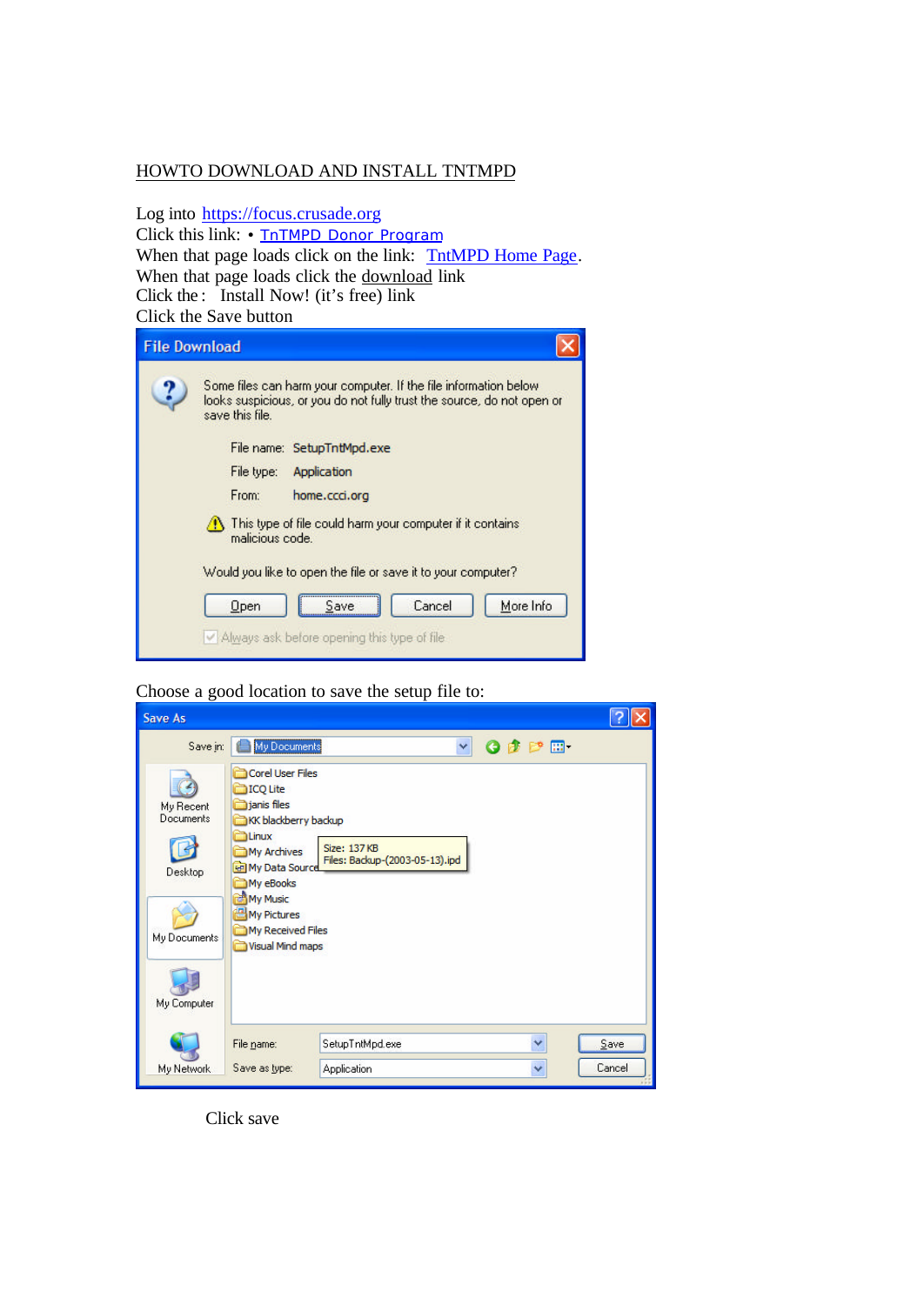Once you download the file open Windows Explorer In Windows Explorer navigate to the folder where you downloaded the file Double click the SetupTntMpd.exe file

| <b>Click Next</b>                                   |
|-----------------------------------------------------|
| TntMPD 1.6 r52 Setup                                |
| $\triangle$ TntMPD 1.6 r52                          |
| Welcome to the TntMPD 1.6 r52 installation program. |
| Cancel<br>$Next \geq$<br>$<$ Prev                   |

### Click Install

| TntMPD 1.6 r52 Setup        |                |
|-----------------------------|----------------|
| ThtMPD 1.6 r52              |                |
| <b>Installation folder:</b> |                |
| C: \Program Files\TntMPD\   | Browse         |
| Country:                    |                |
| Canada<br>×                 |                |
|                             |                |
|                             |                |
| Cancel<br>$<$ Prev          | <b>Install</b> |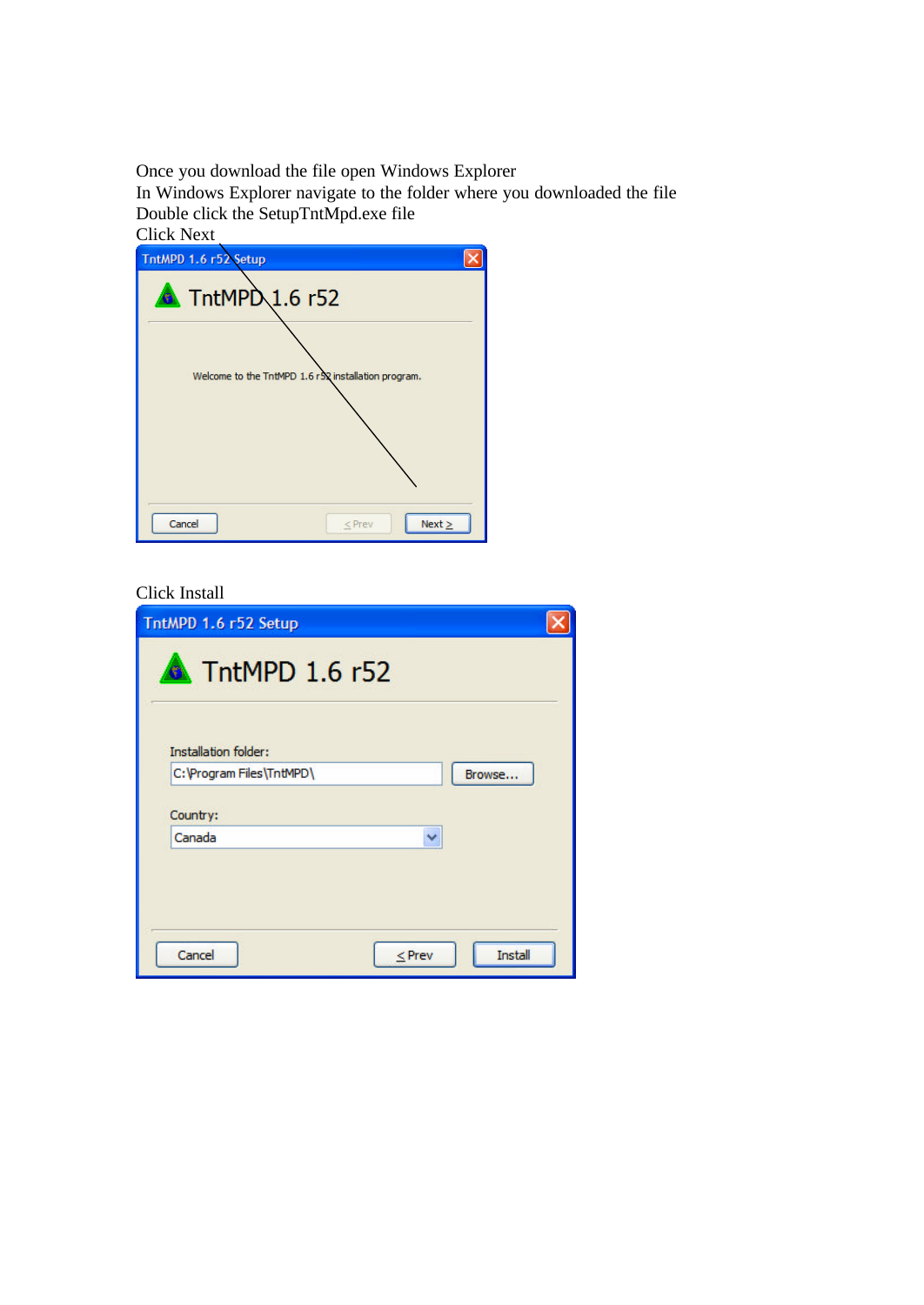Make sure all 3 checkboxes are selected as shown below:

| TntMPD 1.6 r52 Setup                                                                         |  |
|----------------------------------------------------------------------------------------------|--|
| $\bullet$ TntMPD 1.6 r52                                                                     |  |
| Congratulations! TntMPD 1.6 r52 was successfully installed.                                  |  |
| Create a shortcut on desktop<br>IV Allow TntMPD to connect to the Internet.<br>Launch TntMPD |  |
| Close<br>Cancel<br>$<$ Prev                                                                  |  |

Click Close

Run the TntMPD program by clicking the Shortcut on your desktop or using the Start\Program menu option as you do for other programs.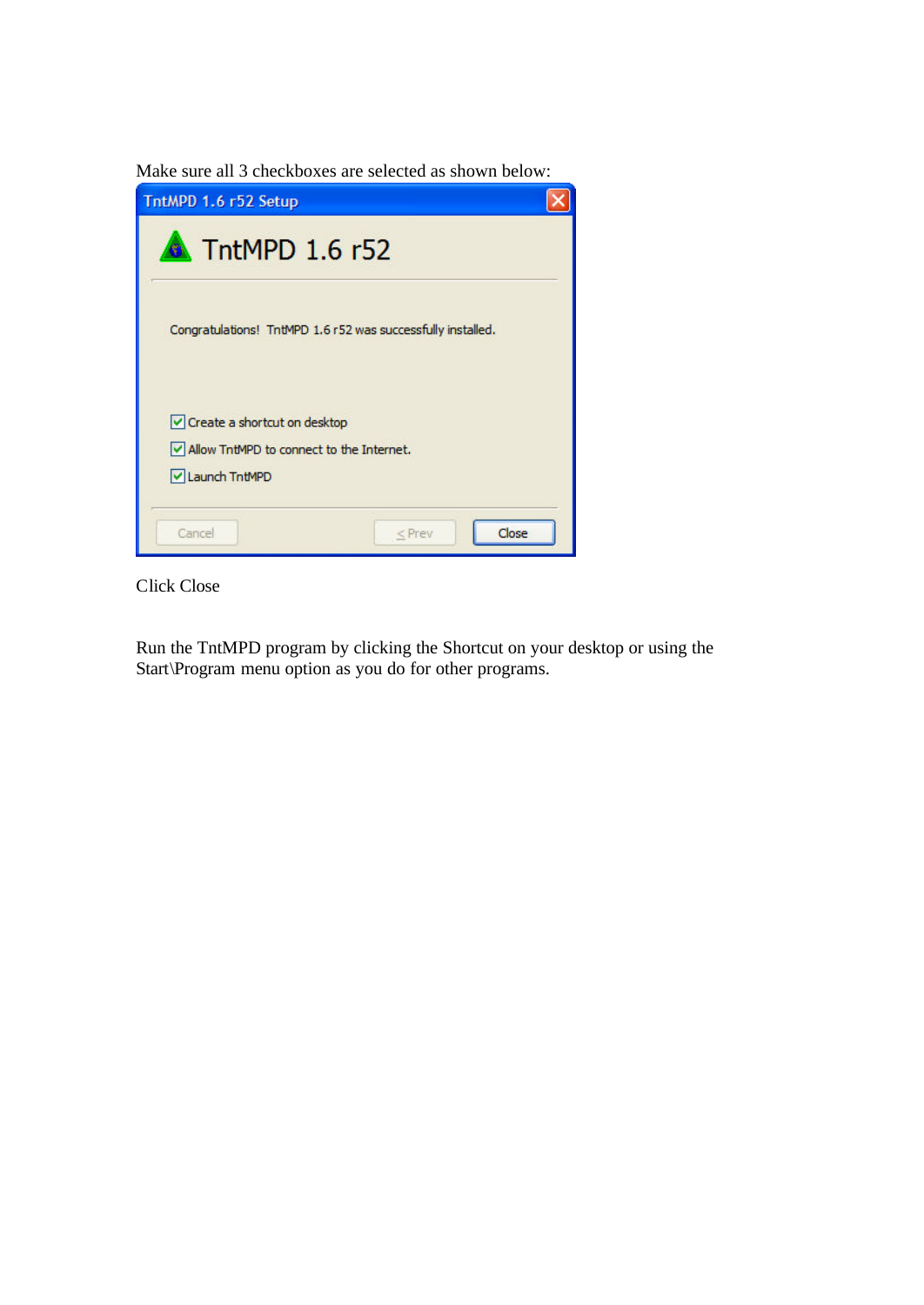When you run TntMPD the first time you will be asked to give a name to your new database. Name it and then hit the Save button.

| <b>New TritMPD Database</b>                                                    |                                                                                                                       |                                       |           |                          |                |
|--------------------------------------------------------------------------------|-----------------------------------------------------------------------------------------------------------------------|---------------------------------------|-----------|--------------------------|----------------|
| <b>My Recent</b><br><b>Documents</b><br>Decktop<br>My Documents<br>My Computer | Save in: <b>B</b> My Documents<br>Corel User Files<br>My eBooks<br>My Music<br>My Pictures<br>roger mpd<br>A test.mpd | Pre-Upgrade (1.5) Backup of roger mpd | $\bullet$ | 白香日<br>÷                 |                |
| <b>Ny Notwork</b><br>Places                                                    | File name:<br>Save as type:                                                                                           | roger<br>TritMPD Database (".mpd)     |           | $\overline{\phantom{a}}$ | Save<br>Cancel |

After the database is created you will be asked to enter your name and address:

|                        | Please enter your name.              |            |
|------------------------|--------------------------------------|------------|
|                        | $\Box$ Organization                  |            |
| Name <sup>®</sup>      | Spouse (Wife)                        | OK         |
| Title                  | Mr.                                  |            |
| First                  | Scott                                | Apply      |
| Middle                 |                                      | Cancel     |
| Last                   | Advani<br>$\nabla$ Same Last Name    |            |
| Suffix                 | $\blacktriangledown$                 |            |
| <b>Address</b><br>Home |                                      | Greetings  |
|                        | $\nabla$ This is the mailing address | Addr Block |
|                        | R<br>Deliverable                     |            |
| <b>Address</b>         | 206, 5530 208 Street                 |            |
| City                   | Langley<br>≛                         |            |
| State                  | ВC<br>$\blacktriangledown$           | New $(+)$  |
| Zip                    | <b>V3A 2K3</b>                       |            |
| Country                | Canada                               | Prev $(<)$ |
| Phone                  | (604) 534-0308                       | Next (>>)  |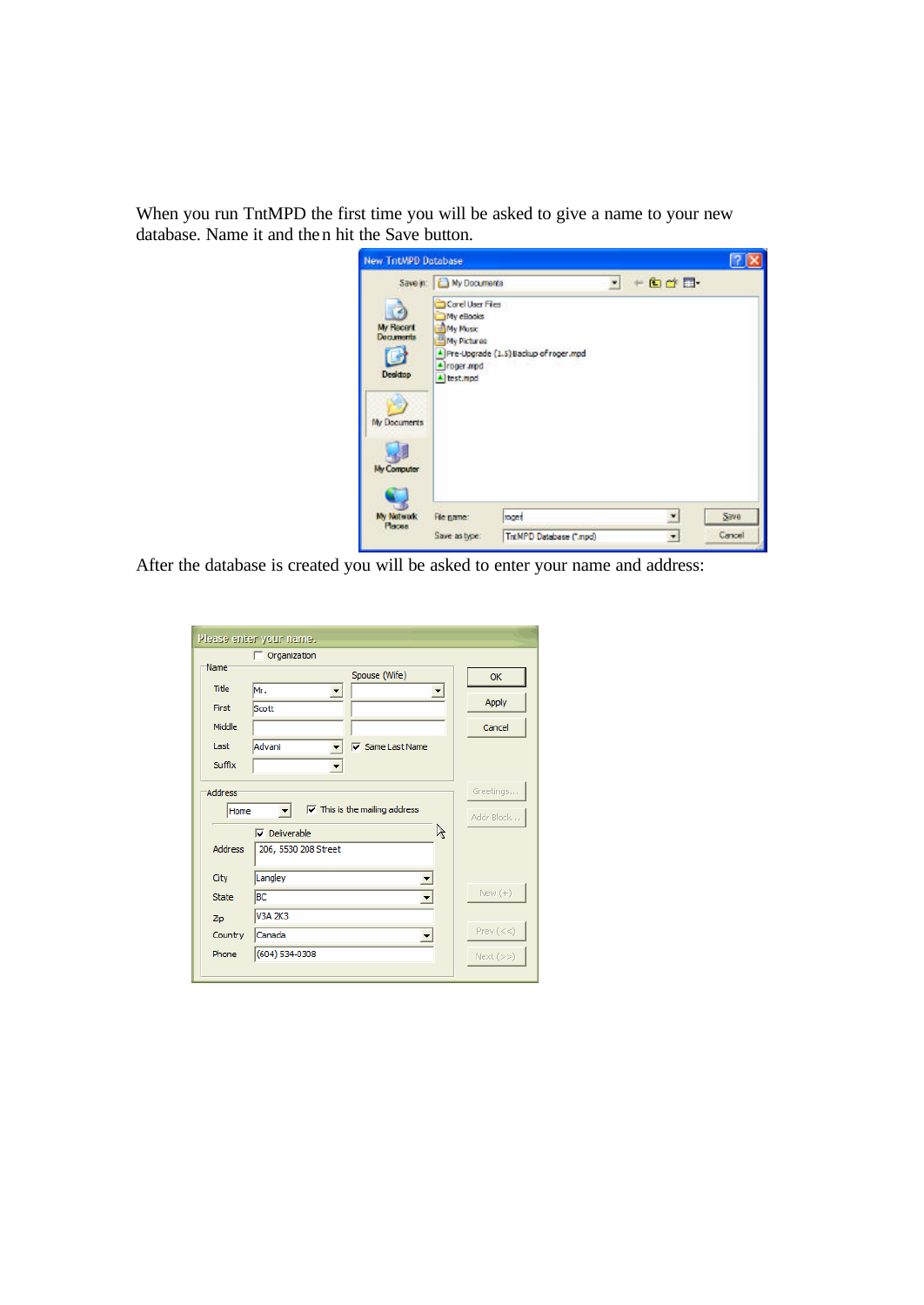Then, you will see the following:



First, download addresses. Click the Address Input button. You will need to select "Campus Crusade for Christ, Canada" from the drop down list. (You must be on-line.)

| Address and Phone Input From Web |                                                |              |
|----------------------------------|------------------------------------------------|--------------|
|                                  |                                                |              |
|                                  |                                                |              |
|                                  |                                                |              |
|                                  |                                                |              |
|                                  |                                                |              |
| 1. Setup account information.    |                                                |              |
| Organization                     | None                                           |              |
| <b>User Name</b>                 | <b>None</b><br>Campus Crusade for Christ - USA |              |
| Password                         | Campus Crusade for Christ - Canada<br>Custom   | ß            |
|                                  |                                                |              |
|                                  |                                                |              |
|                                  |                                                |              |
| $\times$ Cancel                  | Retry Last Download                            | Next $\ge$ > |
|                                  |                                                |              |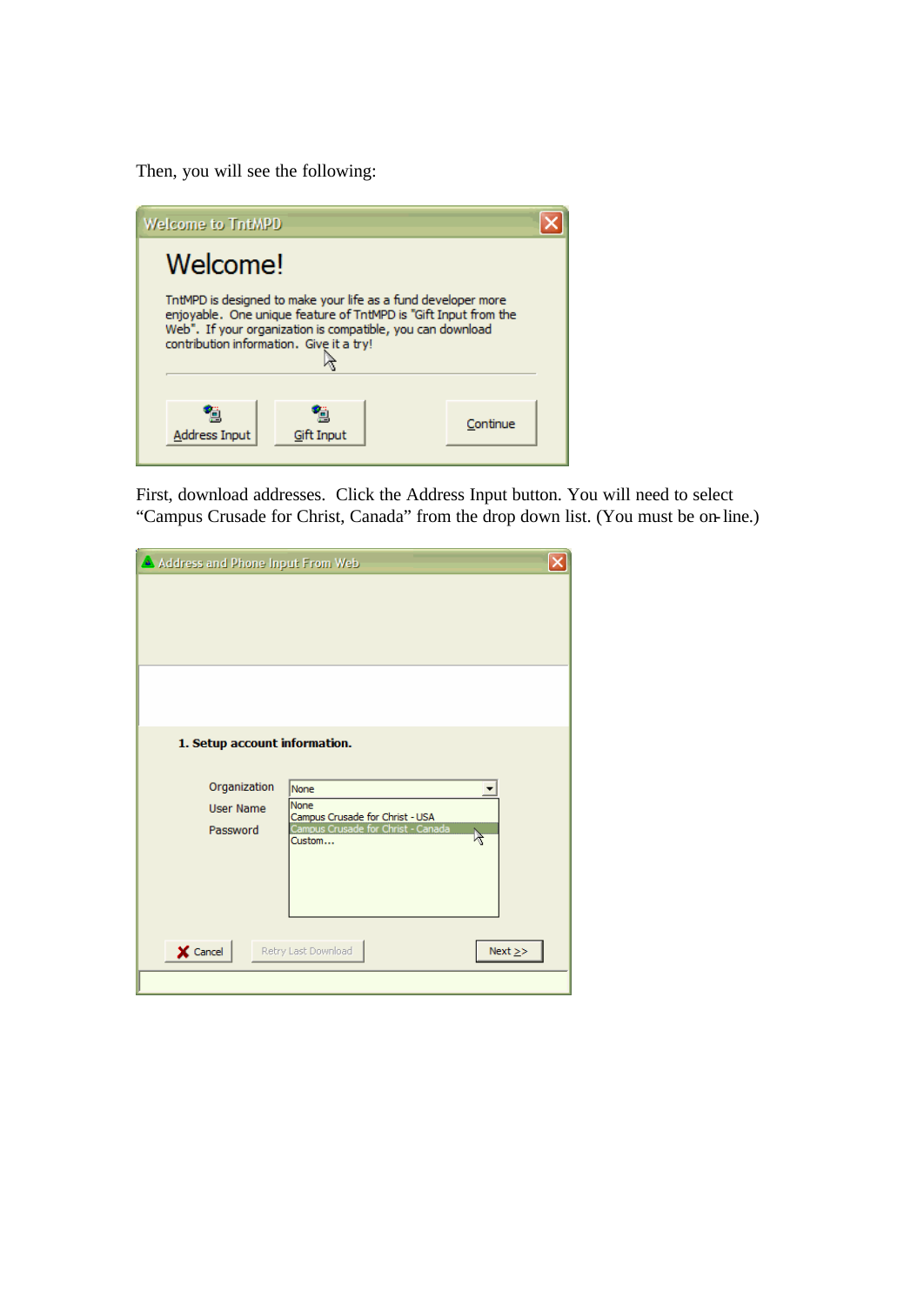Now, enter your Intranet User Name and Password:

| Address and Phone Input From Web |                                                                                         |
|----------------------------------|-----------------------------------------------------------------------------------------|
| <b>Donations Program</b>         |                                                                                         |
| $S$ taf                          | Guest Speaker - Steve Douglass<br>President<br>Campus Crusade for Christ, International |
| 1. Setup account information.    |                                                                                         |
| Organization                     | Campus Crusade for Christ - Canada                                                      |
| <b>User Name</b>                 | <b>ScottA</b>                                                                           |
| Password                         | *********                                                                               |
|                                  | (Click here if you need a User Name and Password.)                                      |
|                                  | R                                                                                       |
|                                  |                                                                                         |
| X Cancel                         | Next $\ge$ ><br>Retry Last Download                                                     |
|                                  |                                                                                         |

# Click next...

| Address and Phone Input From Web                                           |
|----------------------------------------------------------------------------|
| <b>Donations Program</b>                                                   |
| <b>Register</b><br><b>Online</b><br><b>Now</b>                             |
| 2. Select options for checking addresses and phone numbers.                |
| Download all addresses<br>⊽<br>$\Box$ Try to match existing contacts       |
| $\times$ Cancel<br>Retry Last Download<br>$\leq$ Prev<br><b>A Download</b> |
| Account Balance: NA                                                        |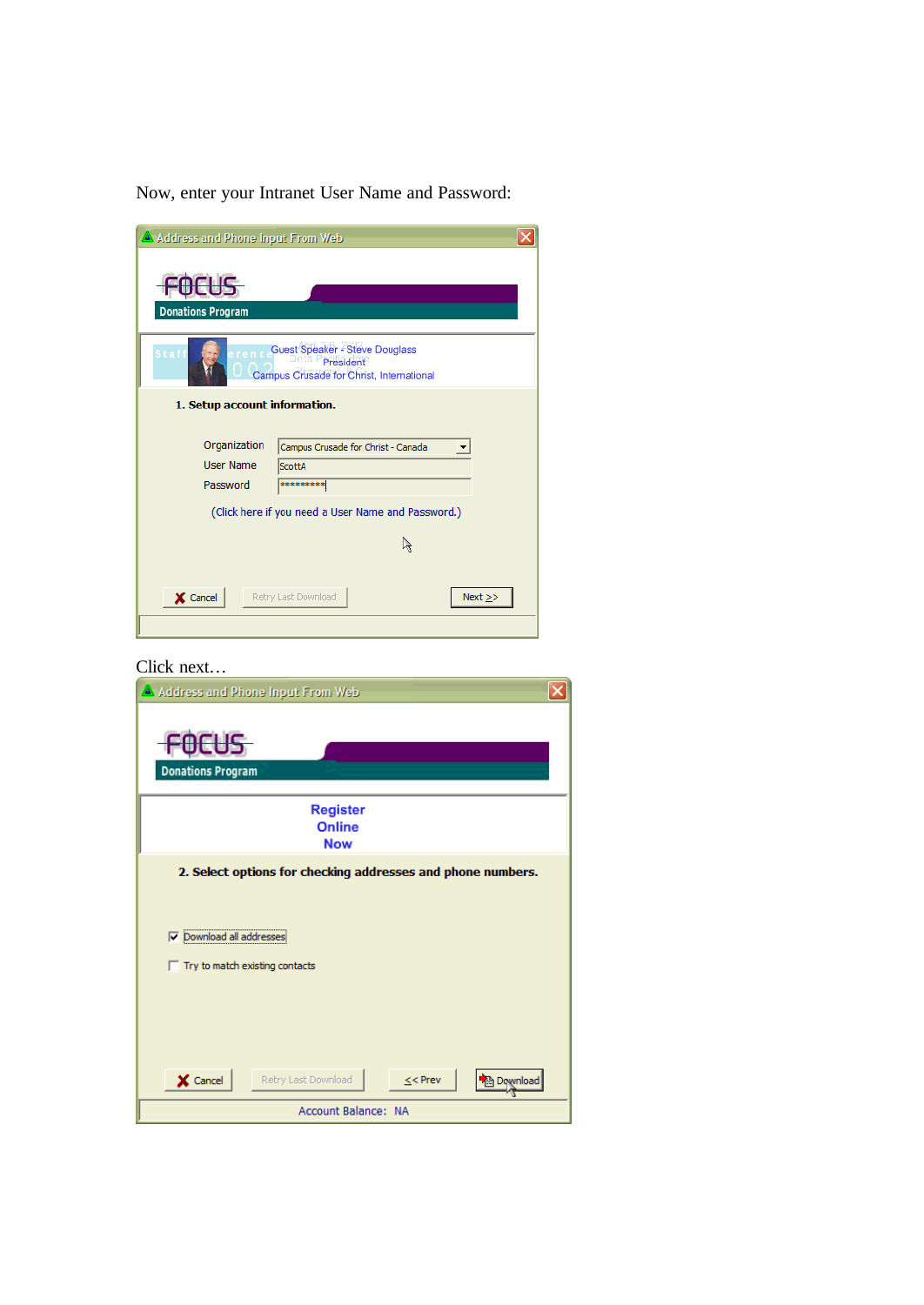Since this is the first time we are downloading addresses, you don't need to select "Try to match existing contacts". Click Download.

| Address and Phone Input From Web                                                                                                                                                                                                                                                                                                                                      | ×                      |
|-----------------------------------------------------------------------------------------------------------------------------------------------------------------------------------------------------------------------------------------------------------------------------------------------------------------------------------------------------------------------|------------------------|
| <b>FOCUS</b><br><b>Donations Program</b>                                                                                                                                                                                                                                                                                                                              |                        |
| Guest Spec <b>Register</b> Douglass<br><b>Online</b><br>Campus Crusade Nowhrist, International                                                                                                                                                                                                                                                                        |                        |
| 3. Please wait while report is received and processed.                                                                                                                                                                                                                                                                                                                |                        |
| Please wait                                                                                                                                                                                                                                                                                                                                                           |                        |
| $\overline{\mathbf{X}}$ Cancel                                                                                                                                                                                                                                                                                                                                        | $\mathscr{L}$          |
| Account Balance: NA                                                                                                                                                                                                                                                                                                                                                   |                        |
|                                                                                                                                                                                                                                                                                                                                                                       |                        |
| Address and Phone Input From Web                                                                                                                                                                                                                                                                                                                                      | $\Box$ $\Box$ $\times$ |
| :OCUS<br>TntMPD Donor Relationship Program                                                                                                                                                                                                                                                                                                                            |                        |
|                                                                                                                                                                                                                                                                                                                                                                       |                        |
| 4. Select the contacts to add to complete synchronization.<br>Name<br>Mr. and Mrs. No. 1004<br>Mr. and Mrs. 8.14 Mayd<br>Rev and Mrs. Dender & ex-<br>Mr. and Mrs. Control Resolutions<br>Mr and Mrs <b>Leoning Mrs</b> of<br>Church<br><b>Manufacture</b> Alliance Church<br><b>Z Saif Mistrin Stan Reformed</b><br>Calvary <b>Lay calinthane</b><br><b>MARGARET</b> | ۰<br>۰                 |
| X Cancel<br>Account Balance: NA                                                                                                                                                                                                                                                                                                                                       | <b>Sync</b>            |
|                                                                                                                                                                                                                                                                                                                                                                       |                        |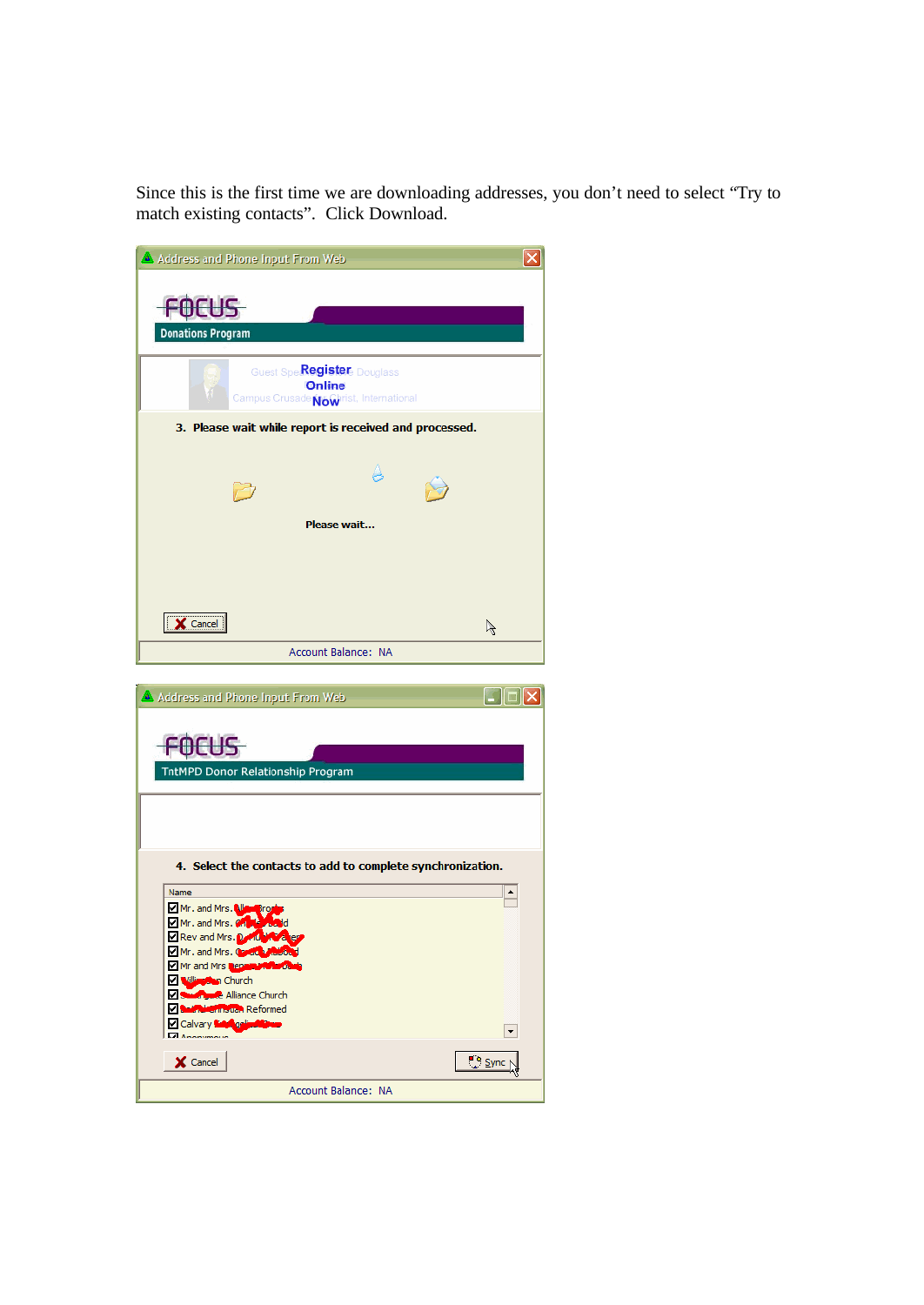Now press the Sync button, and all the addresses will be imported. It's that easy!

| TritMPD                                                                                                                      |
|------------------------------------------------------------------------------------------------------------------------------|
| Congratulations! You have successfully synchronized address<br>and phone information with Campus Crusade for Christ, Canada. |
|                                                                                                                              |

You have all your **current and past donors** in TntMPD. Let's download their gifts.

| Tools<br>Help                                                                                                         |
|-----------------------------------------------------------------------------------------------------------------------|
| Late Donor Report                                                                                                     |
| Contribution Report                                                                                                   |
| Appeal Tracking                                                                                                       |
| Birthday & Aniversary Report                                                                                          |
| All Pictures                                                                                                          |
| Address Input from Web                                                                                                |
| Gift Input From Web<br>B                                                                                              |
| Manual Gift Input                                                                                                     |
| W Mail Merge with Word                                                                                                |
| Access                                                                                                                |
| Sync with Outlook                                                                                                     |
| D TntSync                                                                                                             |
| Options                                                                                                               |
|                                                                                                                       |
| <b>Donations Program</b><br>April 3-8, 2902 aker - Steve Douglass<br>Delta Pacific Hotel resident<br>Staff Conference |
| Bighmoge & Beade for Christ, International                                                                            |
| 1. Setup account information.                                                                                         |
| Organization<br>Campus Crusade for Christ - Canada<br>▼                                                               |
| <b>User Name</b><br><b>ScottA</b>                                                                                     |
| Password<br>*********                                                                                                 |
|                                                                                                                       |
| (Click here if you need a User Name and Password.)                                                                    |
|                                                                                                                       |
|                                                                                                                       |
| X Cancel<br>Retry Last Download<br>$Next \geq$                                                                        |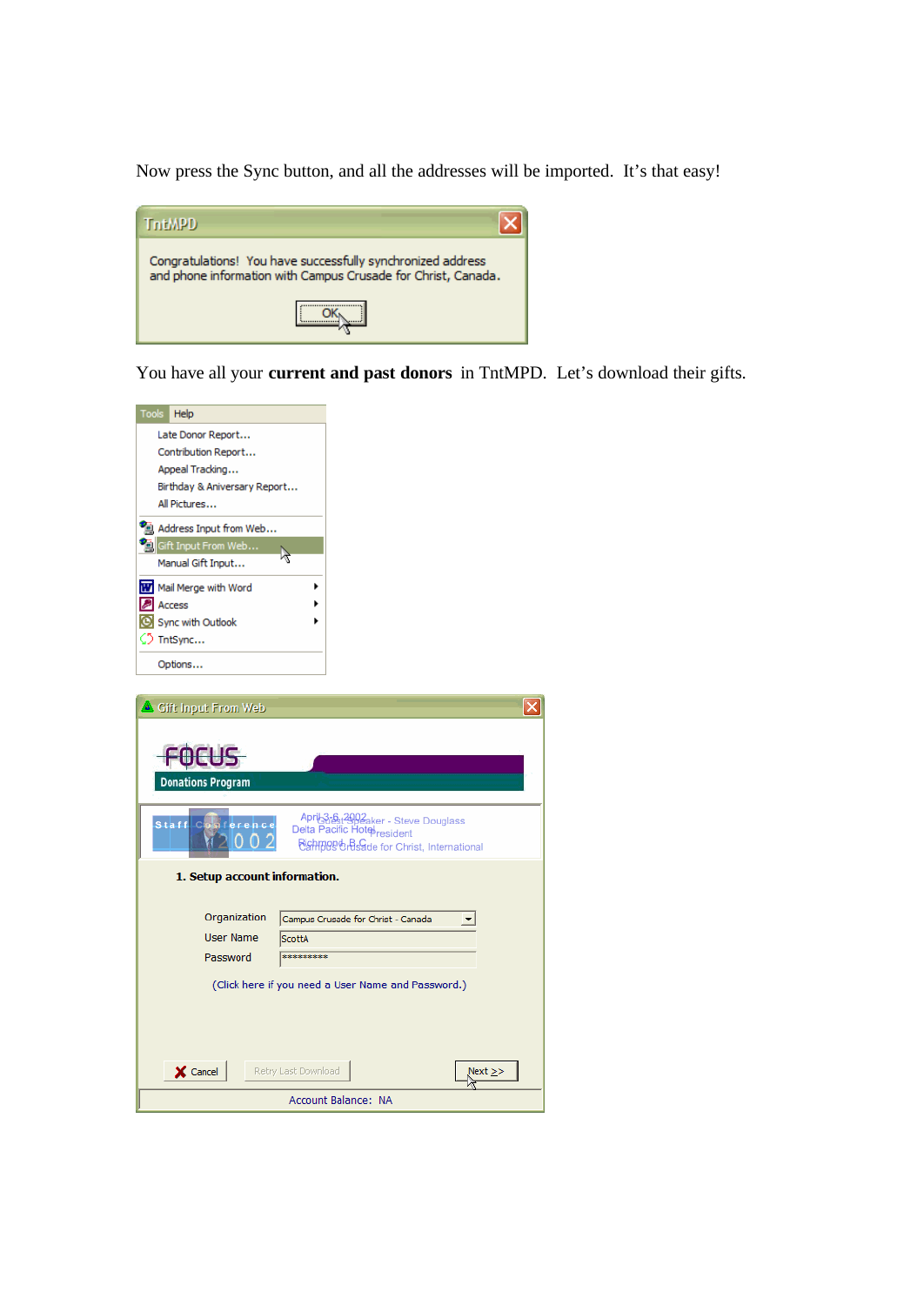TntMPD remembers your User Name and Password from the last time you downloaded something.

|                                                                      |     |    | Gift Input From Web        |    |     |                                  |                        |     |    |                            |    |                   |                     |  |
|----------------------------------------------------------------------|-----|----|----------------------------|----|-----|----------------------------------|------------------------|-----|----|----------------------------|----|-------------------|---------------------|--|
|                                                                      |     |    |                            |    |     |                                  |                        |     |    |                            |    |                   |                     |  |
| <b>Donations Program</b>                                             |     |    |                            |    |     |                                  |                        |     |    |                            |    |                   |                     |  |
|                                                                      |     |    |                            |    |     | <b>Register</b><br><b>Online</b> |                        |     |    |                            |    |                   |                     |  |
| <b>Now</b><br>2. Select date range you would like to synchronize to. |     |    |                            |    |     |                                  |                        |     |    |                            |    |                   |                     |  |
|                                                                      |     |    | <b>Starting Date</b>       |    |     |                                  |                        |     |    | <b>Ending Date</b>         |    |                   |                     |  |
| О                                                                    |     |    | January, 1989              |    |     | $\rightarrow$                    | $\left  \cdot \right $ |     |    | <b>March, 2002</b>         |    |                   | $\rightarrow$       |  |
| Sun                                                                  | Mon |    | Tue Wed Thu                |    | Fri | Sat                              | Sun                    | Mon |    | Tue Wed Thu                |    | Fri               | Sat                 |  |
| $\mathbf{1}$                                                         | 2   | 3  | 4                          | 5  | 6   | $\overline{7}$                   | 3                      | 4   | 5  | 6                          | 7  | $\mathbf{1}$<br>8 | $\overline{2}$<br>9 |  |
| $\mathbf{R}$                                                         | 9   | 10 | 11                         | 12 | 13  | 14                               | 10 <sup>10</sup>       | 11  | 12 | 13                         | 14 | 15                | 16                  |  |
| 15                                                                   | 16  | 17 | 18                         | 19 | 20  | 21                               | 17                     | 18  | 19 | 20                         | 21 |                   | 23                  |  |
| 22                                                                   | 23  | 24 | 25                         | 26 | 27  | 28                               | 24                     | 25  | 26 | 27                         | 28 | 29                | 30                  |  |
| 29                                                                   | 30  | 31 |                            |    |     |                                  | 31                     |     |    |                            |    |                   |                     |  |
|                                                                      |     |    | <b>こつToday: 03/22/2002</b> |    |     |                                  |                        |     |    | <b>こつToday: 03/22/2002</b> |    |                   |                     |  |
| Try to match existing contacts<br>⊽                                  |     |    |                            |    |     |                                  |                        |     |    |                            |    |                   |                     |  |
| X Cancel<br>Retry Last Download<br>$<<$ Prev<br><b>Ra</b> Download   |     |    |                            |    |     |                                  |                        |     |    |                            |    |                   |                     |  |
| Account Balance: NA                                                  |     |    |                            |    |     |                                  |                        |     |    |                            |    |                   |                     |  |

Download gifts from way back in history to today. This will take a minute or so the first time you do this. Be patient!

| Gift Input From Web      |                                                        |
|--------------------------|--------------------------------------------------------|
| <b>Donations Program</b> |                                                        |
|                          | <b>Register</b><br><b>Online</b><br><b>Now</b>         |
|                          | 3. Please wait while report is received and processed. |
|                          | $\bigotimes$                                           |
|                          | Please wait                                            |
|                          |                                                        |
| Cancel                   |                                                        |
|                          | Account Balance: NA                                    |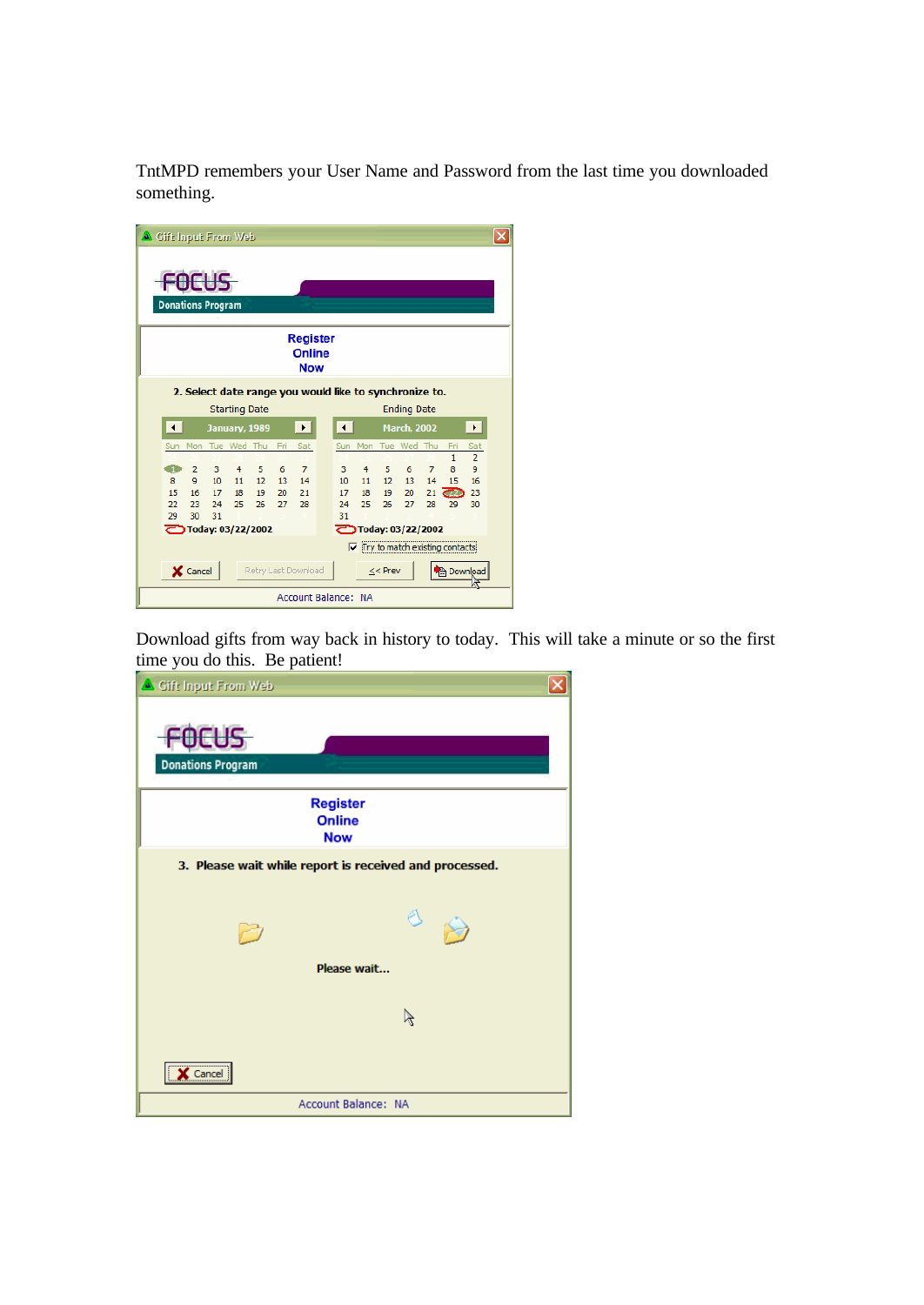| Gift Input From Web<br>TntMPD Donor Relationship Program |                            |        |           |
|----------------------------------------------------------|----------------------------|--------|-----------|
| 4. These gifts will be added to TntMPD.<br>Name          | Date                       | Amount |           |
| V Pirrensionne Marketine Ltd.                            | 07/24/1991                 | 75     |           |
| Dr. and Dr. Witnes Dr.                                   | 07/24/1991                 | 200    |           |
| V Miss Changer                                           | 07/24/1991                 | 20     |           |
| Mr. and Mrs. Le                                          | 07/24/1991                 | 260    |           |
| Dr. That when the                                        | 07/24/1991                 | 100    |           |
| Mr. and Mrs. Total                                       | 08/19/1991                 | 500    |           |
| Mr. Department                                           | 08/19/1991                 | 50     |           |
| Rev and Mrs.                                             | 08/19/1991                 | 100    |           |
| <b>V</b> Miss <b>Small</b>                               | 08/29/1991                 | 30     |           |
| Mr. and Mrs. Clerk Bushels                               | 08/30/1991                 | 25     | ▼         |
| X Cancel                                                 |                            |        | <br>Next: |
|                                                          | <b>Account Balance: NA</b> |        |           |

Here's a list of the gifts that have been retrieved.

| Gift Input From Web                            |                                |  |  |  |  |
|------------------------------------------------|--------------------------------|--|--|--|--|
| <b>Donations Program</b>                       |                                |  |  |  |  |
| <b>Register</b><br><b>Online</b><br><b>Now</b> |                                |  |  |  |  |
| 5. These gifts will be removed from TntMPD.    |                                |  |  |  |  |
| Name                                           | Date<br>Amount                 |  |  |  |  |
|                                                |                                |  |  |  |  |
| $\times$ Cancel                                | <br>$\le$ < Prev<br>$Next \ge$ |  |  |  |  |
| Account Balance: NA                            |                                |  |  |  |  |

Just click next…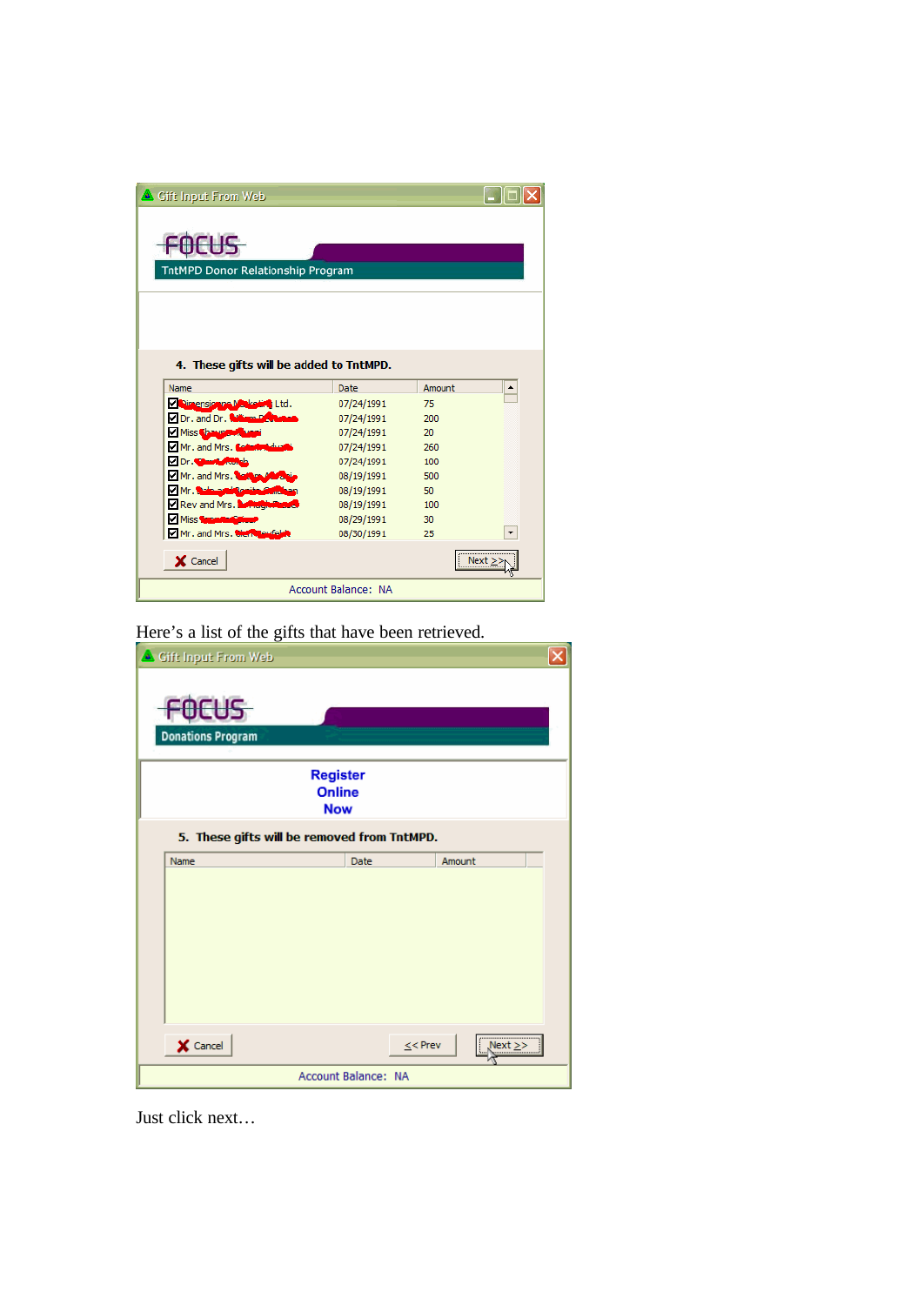| Gift Input From Web                                                            |  |  |  |  |  |
|--------------------------------------------------------------------------------|--|--|--|--|--|
| <b>Donations Program</b>                                                       |  |  |  |  |  |
| Guest Speckegiste Douglass<br>Online<br>Campus Crusade Nowhrist, International |  |  |  |  |  |
| 6. This is a summary of what will happen when you sync.                        |  |  |  |  |  |
| Add 3729 gifts to TntMPD.                                                      |  |  |  |  |  |
| Delete 0 gifts from TntMPD.                                                    |  |  |  |  |  |
| These people could not be linked:                                              |  |  |  |  |  |
|                                                                                |  |  |  |  |  |
|                                                                                |  |  |  |  |  |
|                                                                                |  |  |  |  |  |
|                                                                                |  |  |  |  |  |
|                                                                                |  |  |  |  |  |
| X Cancel<br>$<<$ Prev<br>Sync                                                  |  |  |  |  |  |
| Account Balance: NA                                                            |  |  |  |  |  |

Wow… if you've been on staff awhile, there have been a lot of donations!

| Adding Gifts                                                                                                    |
|-----------------------------------------------------------------------------------------------------------------|
| <b>TritMPD</b>                                                                                                  |
| Congratulations! You have successfully synchronized gift<br>information with Campus Crusade for Christ, Canada. |
|                                                                                                                 |

And now you have all your giving history in TntMPD.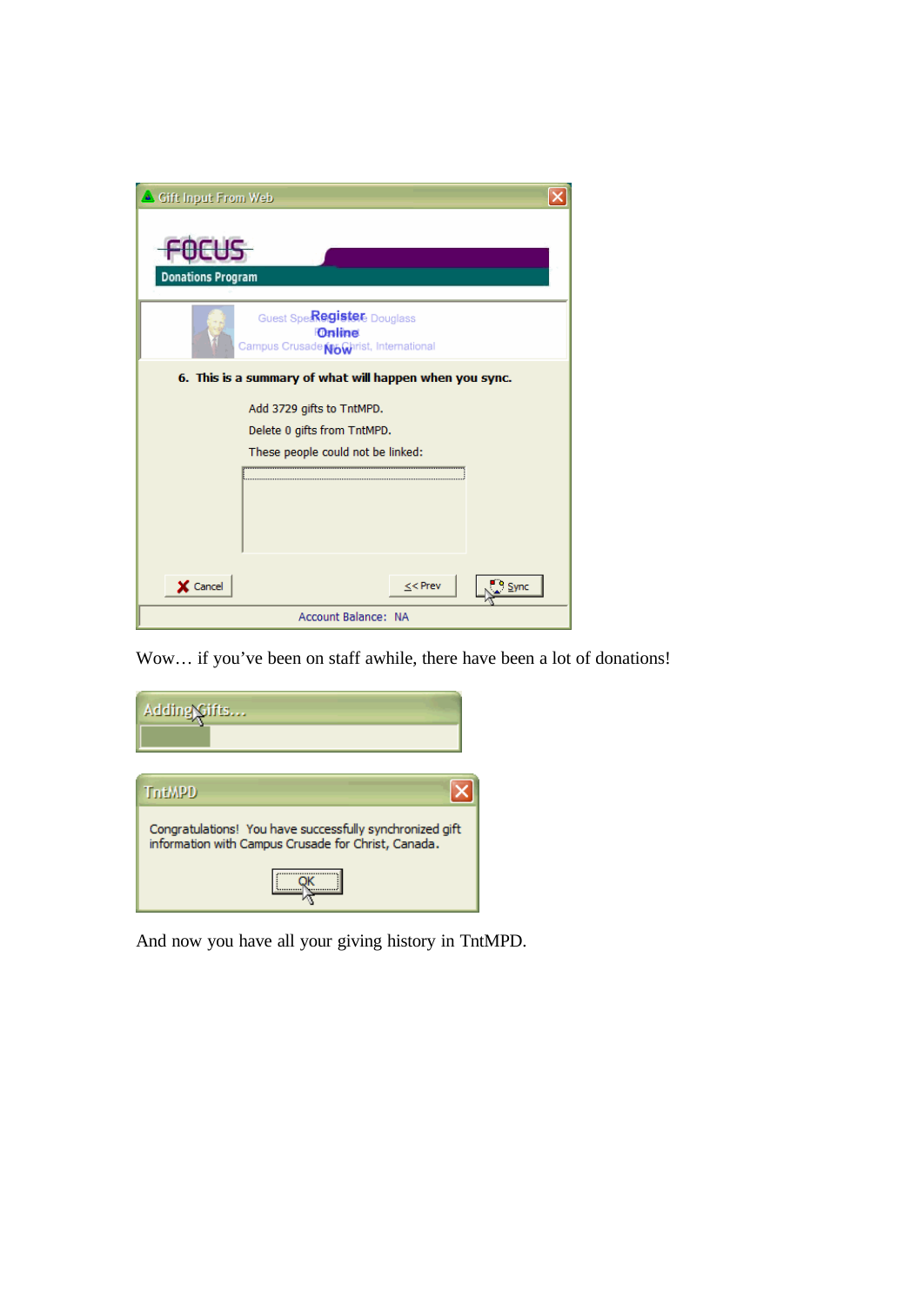# **USING TNTMPD**

## **SETTING UP MONTHLY DONATION TRACKING**

1) Select the MPD tab on your donor.

| TntMPD - scott - [Contacts]                          |                                                                                                       |                                                       |  |  |  |  |  |
|------------------------------------------------------|-------------------------------------------------------------------------------------------------------|-------------------------------------------------------|--|--|--|--|--|
| File<br>Edit View Contact Group Lookup Tools<br>Help |                                                                                                       |                                                       |  |  |  |  |  |
| Ê                                                    | $\blacksquare$ - 2 - 0 - 1<br>$H = 4$<br>画                                                            | 6 of 194<br>E EI<br>Cancel Changes $\mathsf{X}$<br>G. |  |  |  |  |  |
| 9<br>Contacts                                        | X<br>Everyone<br>613969 Alberta Ltd<br>Adair, Darren<br>Advani, Andy and Lois                         |                                                       |  |  |  |  |  |
| 圖<br>Tasks                                           | Advani, Sabrina<br>Advani, Scott<br>Advani, Scott                                                     | Notes green, climb                                    |  |  |  |  |  |
| 剛<br>Schedule                                        | Advani, Shauna<br>Advani, Stacey<br>Anderson, Ken and Karen<br>Anonymous                              | <b>C40 4499</b><br>Address ▲ MPD   图 Tasks   ◇ Histor |  |  |  |  |  |
| $\mathbf{\Omega}$<br>Analysis                        | Archibald, Mark and Marlane<br>Armstrong, Dave<br><b>Bacon Acres Ltd</b><br>Bethel Christian Reformed | MPD Phase $ n/a$<br><b>Next Ask</b>                   |  |  |  |  |  |
|                                                      | Biel, Ron and Roberta<br>Blatz, Helena<br>Boehr, Cheryl<br><b>Boonstra Edward</b>                     | Pledge<br>$<$ none $>$<br>Send Newsletter             |  |  |  |  |  |

2) Check off that this donor has a pledge and fill in the amount and frequency of their giving.

|                  | Address A MPD   S Tasks   V Histor |
|------------------|------------------------------------|
| MPD Phase $ n/a$ |                                    |
| <b>Next Ask</b>  |                                    |
| Pledge           | 35<br>monthly                      |
|                  | Send Newsletter                    |

3) You probably want to set their MPD phase to "Ministry Partner—Financial", as well.

Now, this donor will count towards your monthly support goal, and you can track if they have fallen behind in their giving.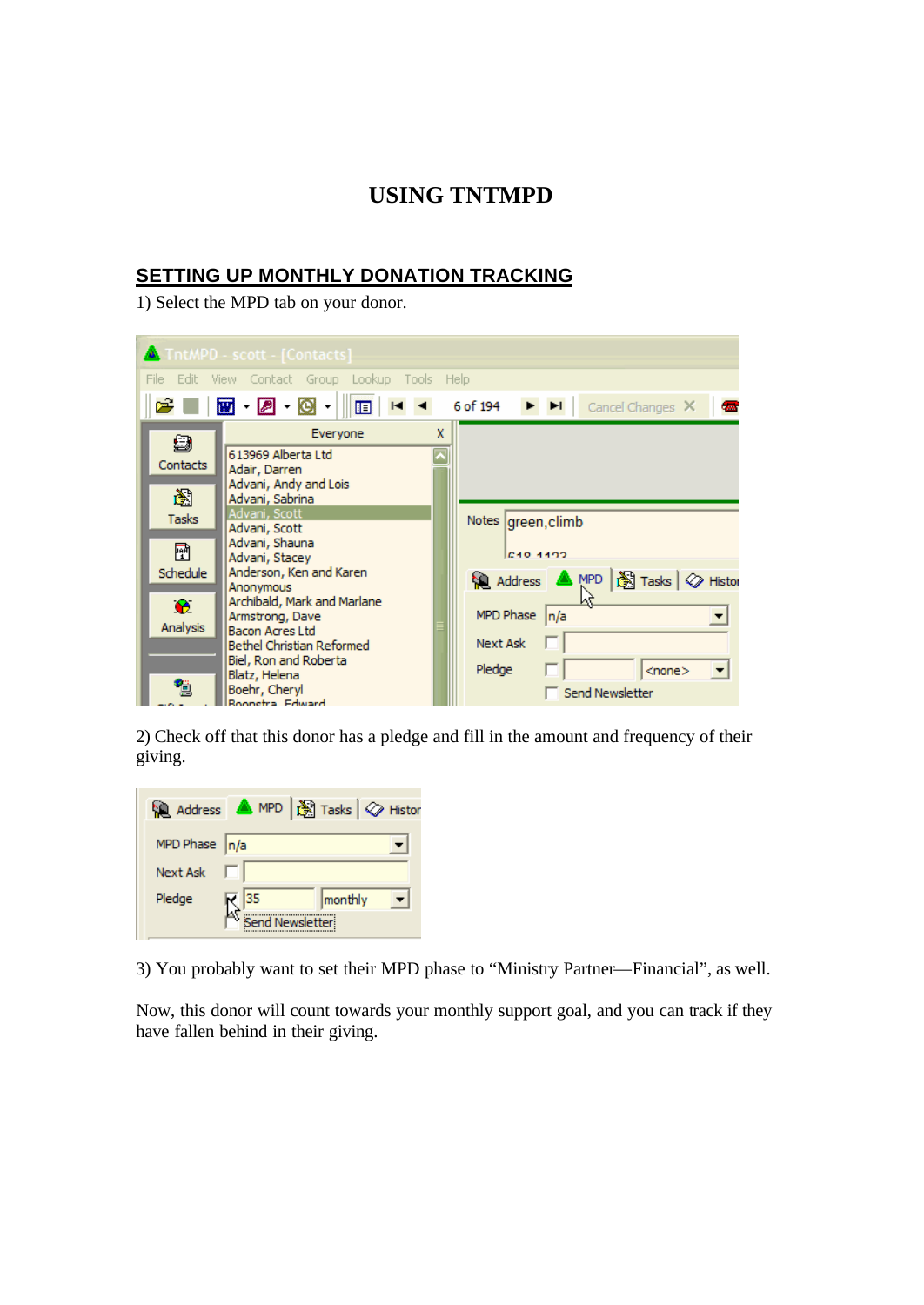## **CREATING A FAVORITE LOOKUP**

It is really easy to get TntMPD to lookup a group of names. If you have a group of names that you send your prayer letter to, or a group of names that you are planning on contacting, then TntMPD makes it easy to look them up.

The groups are *dynamic* in TntMPD, which means that if you have a lookup based on those you have checked off the box "Send Newsletter", then as you check the box off on different names, they are automatically added to the lookup.

In fact, lets create a lookup based on the people you want to send your newsletter to.

First, check off the "Send Newsletter" tab on those ministry partners you want to have receive your newsletter:

| <b>Notes</b>    |                                                       |
|-----------------|-------------------------------------------------------|
|                 | Address <b>A</b> MPD <b>B</b> Tasks $\oslash$ History |
|                 | MPD Phase   PARTNER-Financial                         |
| <b>Next Ask</b> |                                                       |
| Pledge          | \$300.00<br>⊽.<br>monthly                             |
|                 | <b>▽</b> Send Newsletter                              |
|                 |                                                       |

Now, create a lookup by field:

| <b>Favorites</b>    |
|---------------------|
| By Field            |
| By List             |
| Custom              |
| Financial           |
| Call for Appts      |
| Other               |
| Me                  |
| <b>This Contact</b> |
| Everyone            |
| Last Name           |
| First Name          |
| File As             |
| MPD Phase           |
| User Status         |
| City                |
| State               |
| Church              |
| Referrer            |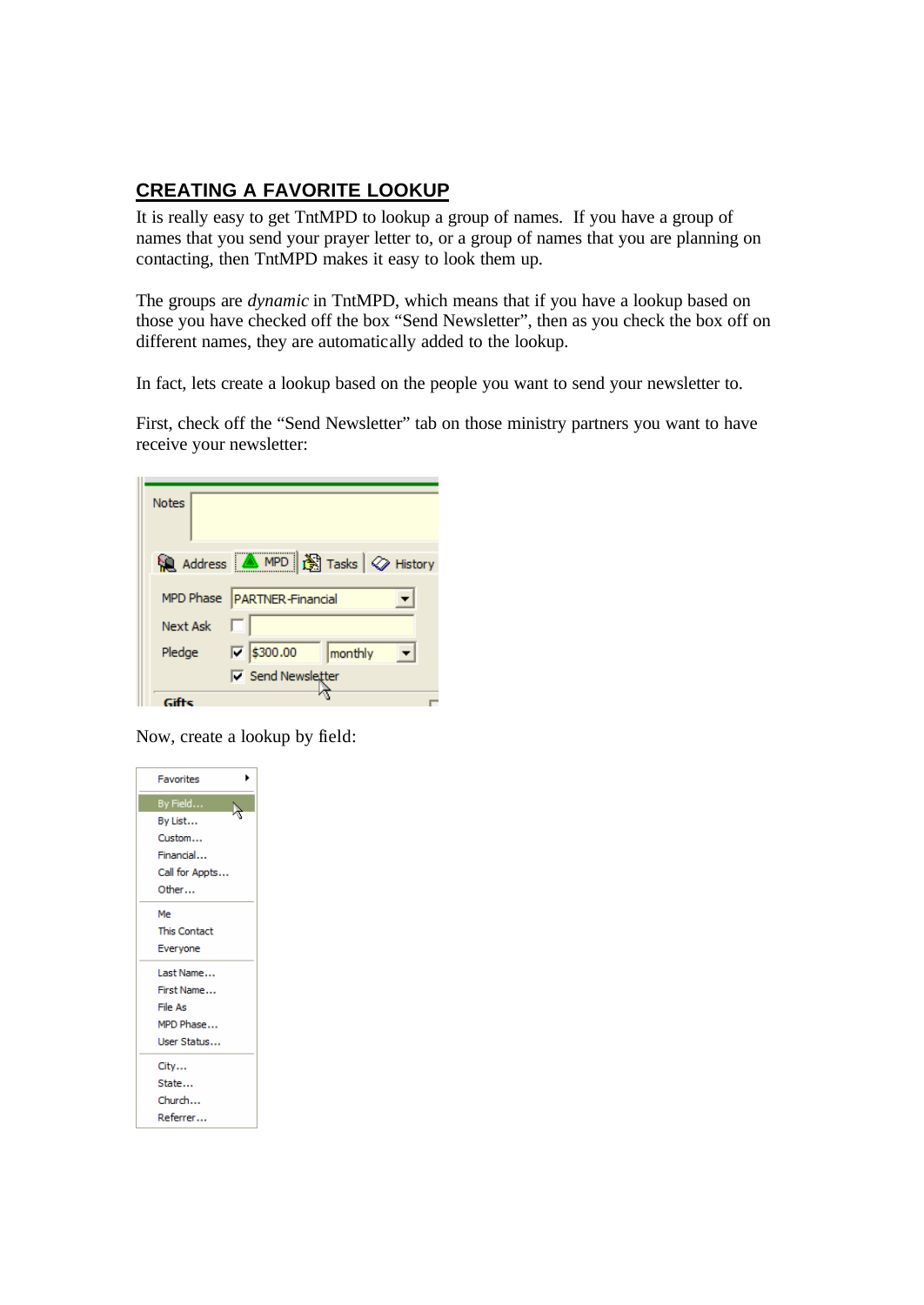Select the "SendNewsletter" field from the drop down, make sure the Comparison is set to "is exactly" and the Value is set to "TRUE". Also, make sure you are set to "Replace the current group".

| <b>Contact Lookup</b>                                                                                                                          |                       |
|------------------------------------------------------------------------------------------------------------------------------------------------|-----------------------|
| C Replace the current group<br>$\cap$ Lookup within the current group<br>$\cap$ Add to the current group<br>C Take away from the current group | $\vee$ ok<br>X Cancel |
| By Field   By List   Custom   Favorites   Call for Appts   Financial   Other                                                                   |                       |
| Field<br>Comparison<br>Value<br>SendNewsletter<br>is exactly<br><b>TRUE</b>                                                                    | $\blacktriangledown$  |
|                                                                                                                                                |                       |
|                                                                                                                                                |                       |
|                                                                                                                                                |                       |

When you click OK, you now have just the list of names where you have set "Send Newsletter" to true.

Now, lets save this lookup:

| Lookup<br>Tools Help |                                 |
|----------------------|---------------------------------|
| Favorites            | Add Current Lookup to Favorites |
| By Field             | Edit Lookup Favorites           |
| By List              | All Donors                      |
| Custom               | <b>Ask in Future</b>            |
| Financial            | Donor Dessert                   |
| Call for Appts       | <b>Lapsed Donors</b>            |
| Other                | Prayer Letter                   |
| Me                   |                                 |
| <b>This Contact</b>  |                                 |
| Everyone             |                                 |
| Last Name            |                                 |
| First Name           |                                 |
| File As              |                                 |
| MPD Phase            |                                 |
| User Status          |                                 |
| City                 |                                 |
| State                |                                 |
| Church               |                                 |
| Referrer             |                                 |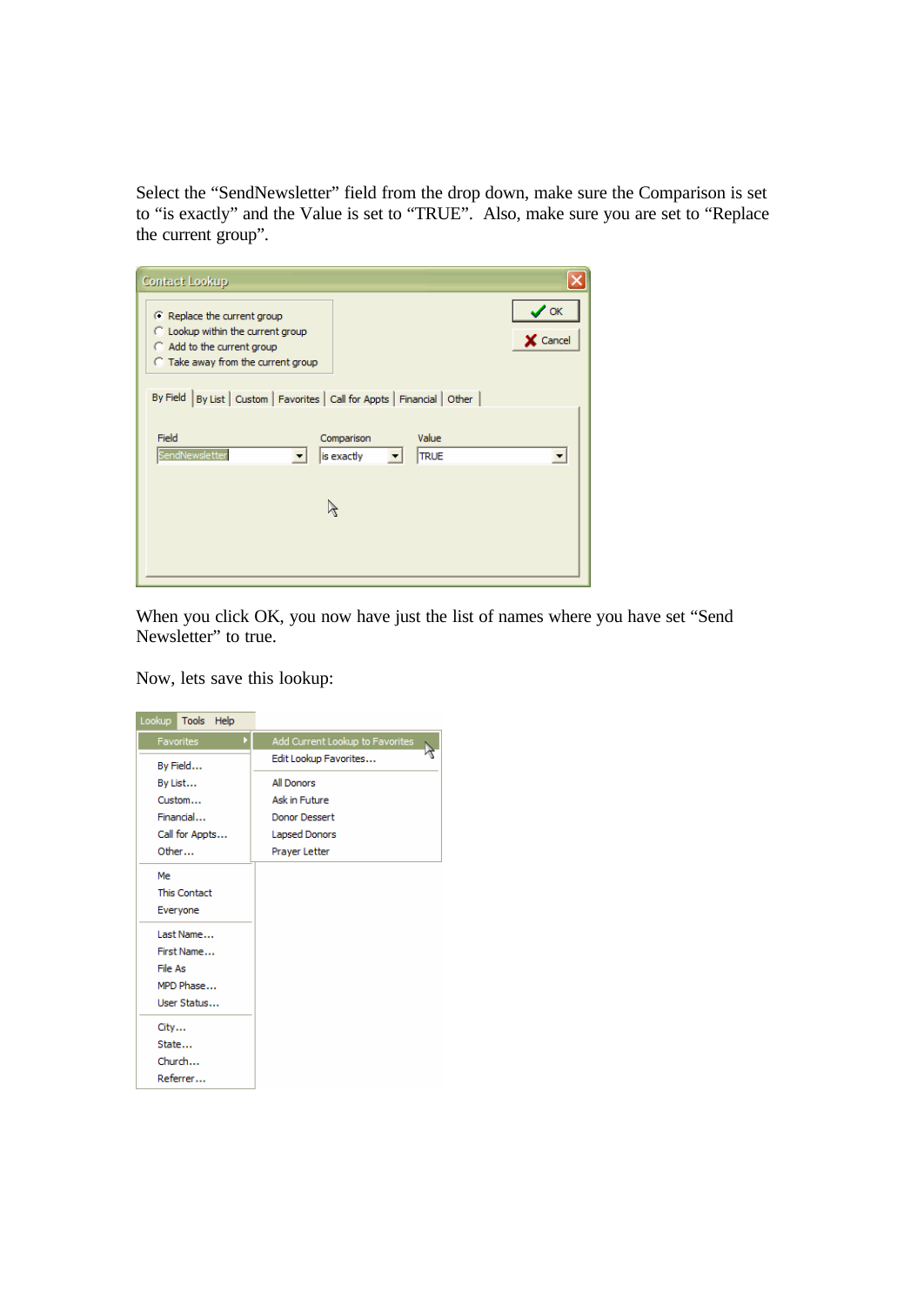| Add to favorites                     |
|--------------------------------------|
| Please enter a name for this lookup: |
| Newsletter                           |
| Cancel                               |

Now, this new group shows up in the list:

| Lookup<br>Tools Help          |                                                          |
|-------------------------------|----------------------------------------------------------|
| Þ<br>Favorites                | Add Current Lookup to Favorites<br>Edit Lookup Favorites |
| By Field<br>By List<br>Custom | <b>All Donors</b><br>Ask in Future                       |
| Financial                     | Donor Dessert                                            |
| Call for Appts                | Lapsed Donors                                            |
| Other                         | Newsletter                                               |
| Me                            | Prayer Letter                                            |
| <b>This Contact</b>           |                                                          |
| Everyone                      |                                                          |
| Last Name                     |                                                          |
| First Name                    |                                                          |
| File As                       |                                                          |
| MPD Phase                     |                                                          |
| User Status                   |                                                          |
| City                          |                                                          |
| State                         |                                                          |
| Church                        |                                                          |
| Referrer                      |                                                          |

Now, whenever you want to lookup that group, again, you can!

Ideas:

- 1) Create a lookup of the potential donors you are planning asking. Hint: set up some names in the MPD tab with "Ask in Future" set for their MPD Phase.
- 2) Create a lookup of donors who are 30-60 days late in giving.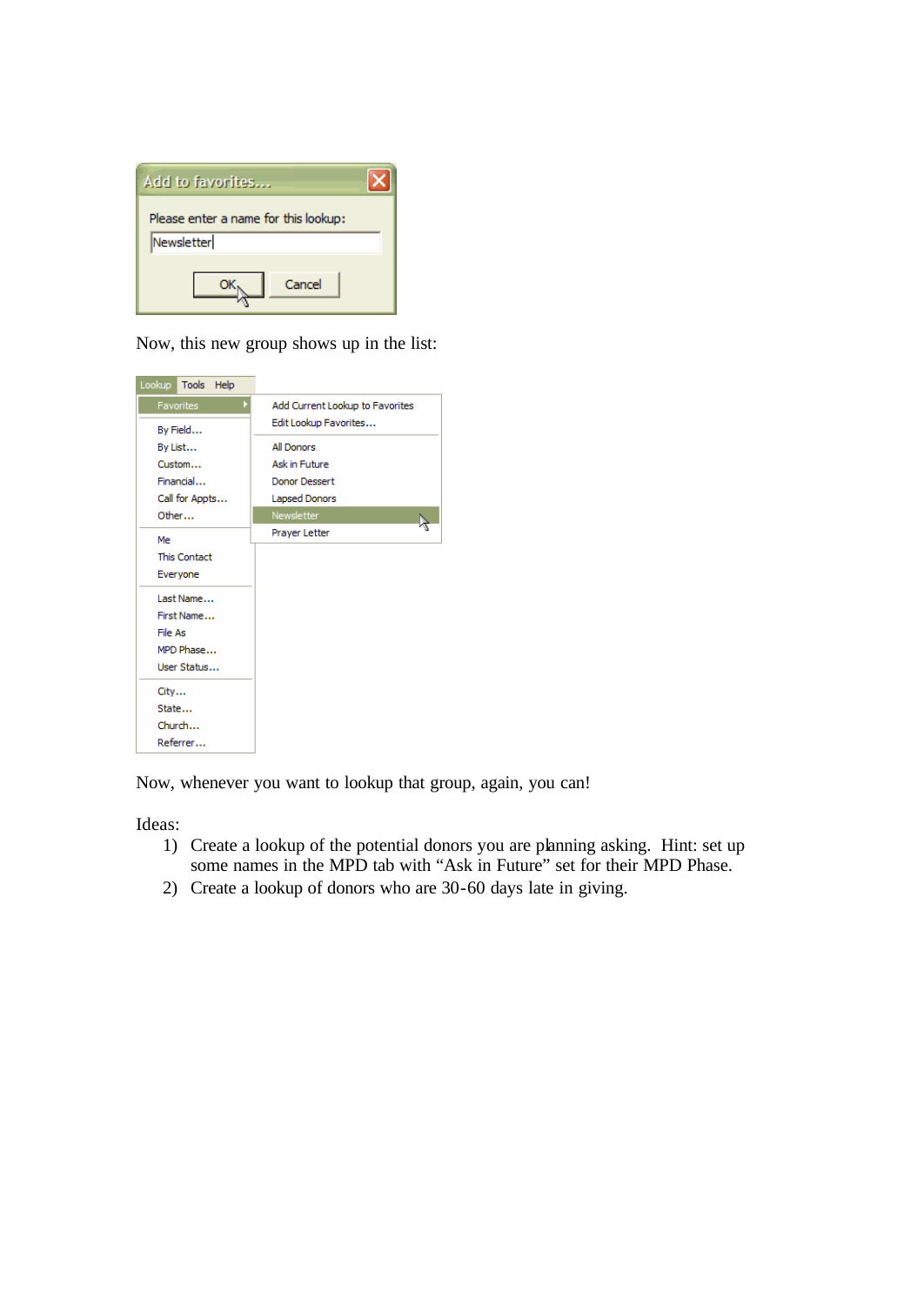# **CREATE A MAIL MERGE**

First, select your list of names that you want to do the mail merge on.

| Lookup<br>Tools Help |                                 |
|----------------------|---------------------------------|
| Favorites<br>D       | Add Current Lookup to Favorites |
| By Field             | Edit Lookup Favorites           |
| By List              | All Donors                      |
| Custom               | <b>Ask in Future</b>            |
| Financial            | <b>Donor Dessert</b>            |
| Call for Appts       | Lapsed Donors                   |
| Other                | Prayer Letter                   |
| Me                   |                                 |
| <b>This Contact</b>  |                                 |
| Everyone             |                                 |
| Last Name            |                                 |
| First Name           |                                 |
| File As              |                                 |
| MPD Phase            |                                 |
| User Status          |                                 |
| City                 |                                 |
| State                |                                 |
| Church               |                                 |
| Referrer             |                                 |

Then, either select one of your existing merges, or create a new mail merge:

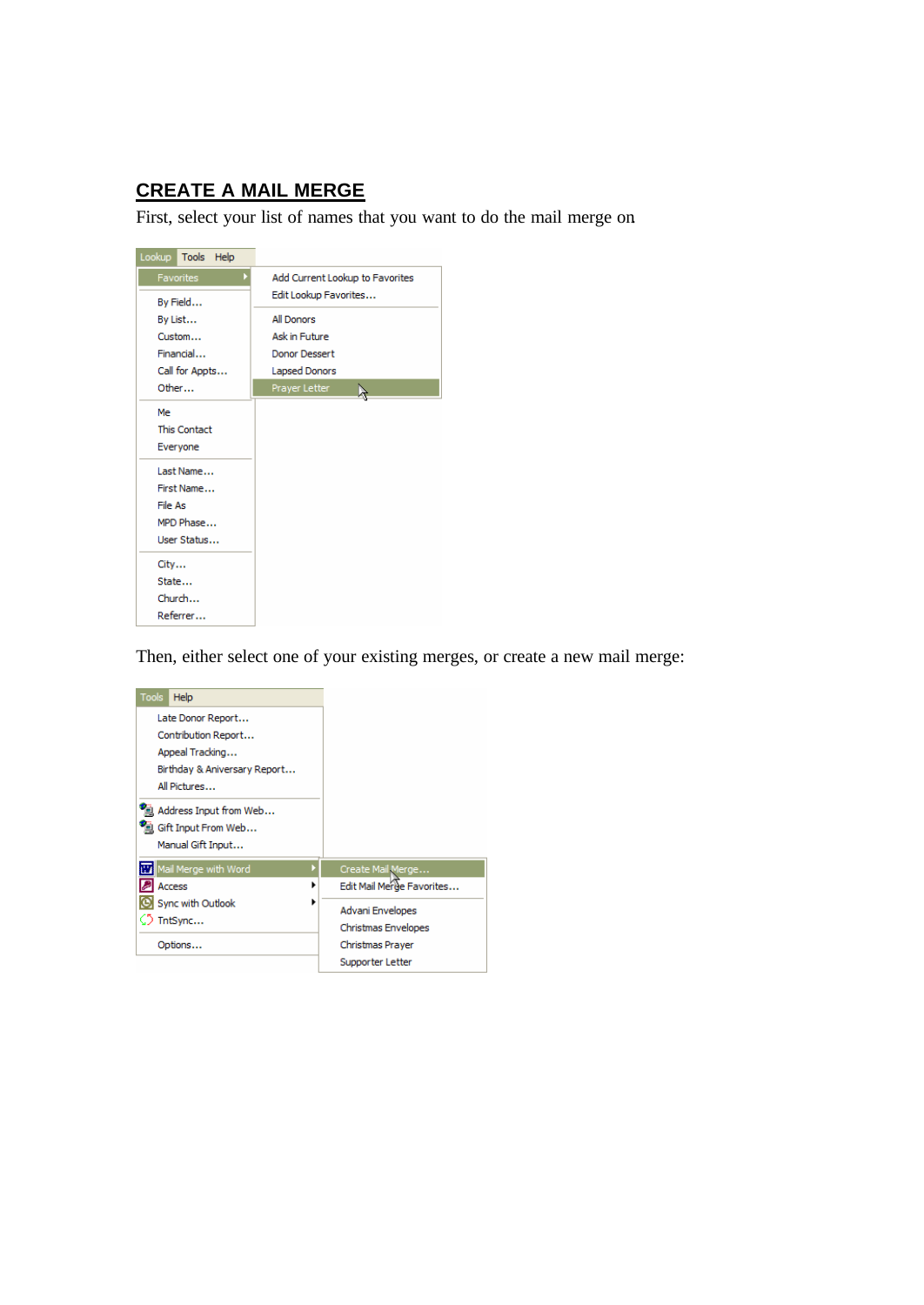| Mail Merge To Word        |                                |                            |
|---------------------------|--------------------------------|----------------------------|
| <b>Document</b>           |                                |                            |
| Rew document              |                                |                            |
| C Existing document       |                                |                            |
|                           |                                | $\Box$ $\mathbb{B}$ Browse |
| <b>Contact Data</b>       |                                |                            |
| Permanent                 |                                |                            |
|                           |                                | Browse                     |
| <b>Mail Merge Options</b> |                                |                            |
|                           | Document type:<br>Form Letters |                            |
| Merge Favorites           | X Cancel                       | OK                         |

Word will open up, and you will see a new menu bar:

 $\boxed{\boxtimes\hspace{1mm} \blacksquare\hspace{1mm} \blacksquare' \hspace{1mm} \blacksquare\hspace{1mm} \blacksquare}} \ \boxed{\boxtimes\hspace{1mm} \blacksquare\hspace{1mm} \blacksquare\hspace{1mm} \blacksquare\hspace{1mm} \blacksquare\hspace{1mm} \blacksquare\hspace{1mm} \blacksquare\hspace{1mm} \blacksquare\hspace{1mm} \blacksquare\hspace{1mm} \blacksquare\hspace{1mm} \blacksquare\hspace{1mm} \blacksquare\hspace{1mm} \blacksquare\hspace{1mm} \blacksquare\hspace{1mm} \blacksquare\hspace{1mm} \bl$  $\underset{\text{ABC}}{\otimes}$   $\frac{1}{2}$   $\underset{\text{AB}}{\bigoplus}$   $\frac{1}{2}$   $\bigoplus$   $\bigoplus$   $\bigoplus$   $\bigoplus$   $\bigoplus$   $\bigoplus$   $\bigoplus$   $\bigoplus$   $\bigoplus$   $\bigoplus$   $\bigoplus$   $\bigoplus$   $\bigoplus$   $\bigoplus$   $\bigoplus$   $\bigoplus$   $\bigoplus$   $\bigoplus$   $\bigoplus$   $\bigoplus$   $\bigoplus$   $\bigoplus$   $\bigoplus$   $\bigoplus$   $\$ 

#### Select some word fields to import:

| B = 2 E E R<br>Insert Word Field -                                                                                                                                                                                                                                                                                                                                                                                 | $\Box$ $\frac{\mathbb{R}_{0}}{2}$ $\boxed{0}$ $\boxed{11}$ $\boxed{4}$ $\boxed{1}$<br>$\underset{\text{BBC}}{\text{X}}$ |  | $\rightarrow$ $\rightarrow$ $\mathbb{R}$ of $\rightarrow$ $\mathbb{R}$ of $\rightarrow$ |
|--------------------------------------------------------------------------------------------------------------------------------------------------------------------------------------------------------------------------------------------------------------------------------------------------------------------------------------------------------------------------------------------------------------------|-------------------------------------------------------------------------------------------------------------------------|--|-----------------------------------------------------------------------------------------|
| $\boxed{?} \boxed{\mathsf{X}}$<br><b>Insert Merge Field</b><br>Insert:<br>C Database Fields<br>Address Fields<br>Fields:<br>FileAs<br>▲<br>FullName<br>Greeting<br>ShortName<br>MailingAddressBlock<br>MailingAddressIsDeliverable<br>Phone<br>PhoneIsOperational<br>Email<br>EmailIsOperational<br>ContactID<br>LastEdit<br>CreatedDate<br>IsOrganization<br>CompanyName<br>Title<br>FirstName<br>MiddleName<br>▼ |                                                                                                                         |  |                                                                                         |
| Match Fields<br>Cancel<br>Insert                                                                                                                                                                                                                                                                                                                                                                                   |                                                                                                                         |  |                                                                                         |

If you're creating envelopes, then the MailingAddressBlock is a good one to use

This is a summary of the kinds of things you might want to do to get started: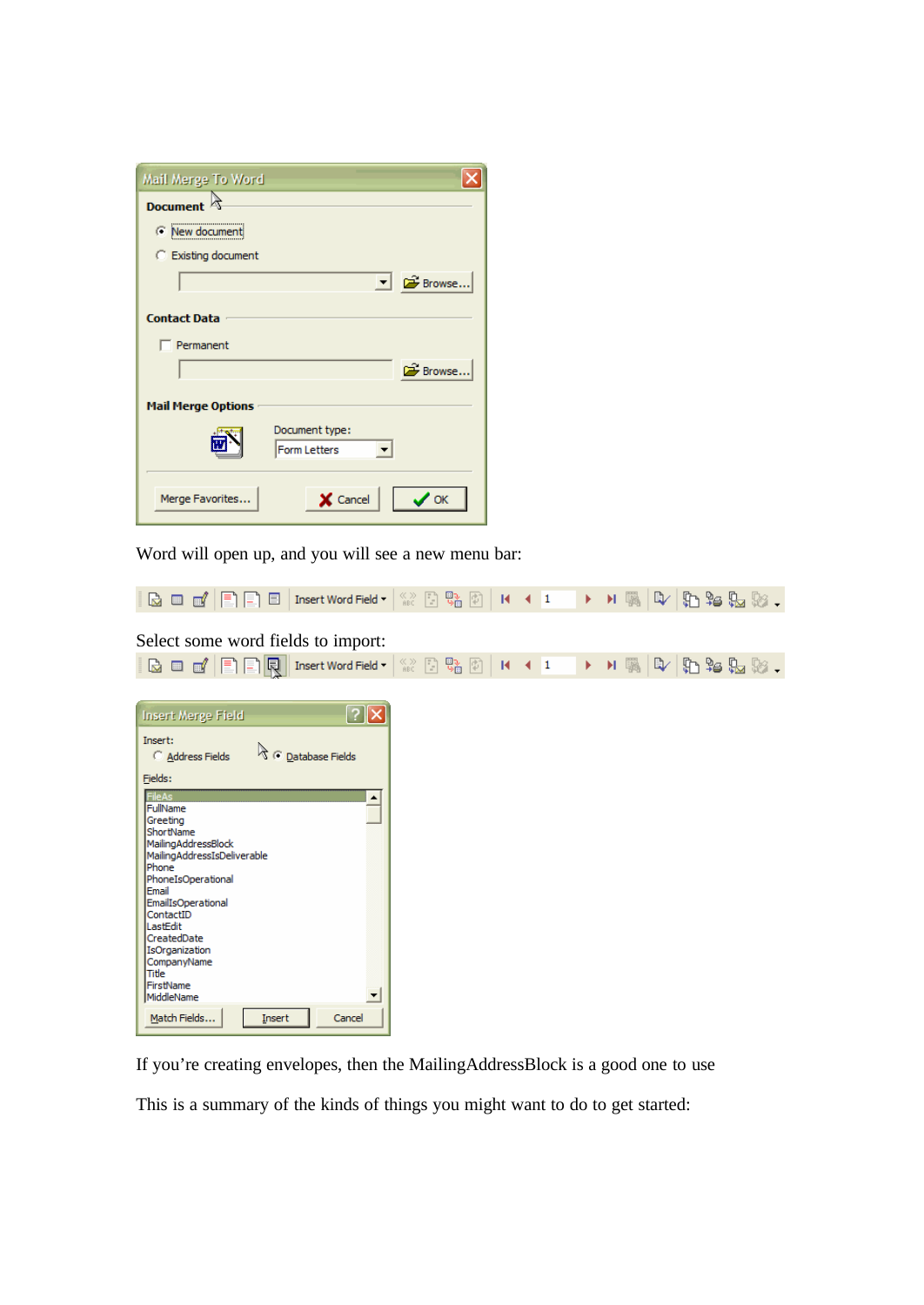- 1) Envelopes
	- a. Use the MailingAddressBlock field.
- 2) Letter
	- a. Use the Greeting field to personalize the salutation
	- b. Use the MailingAddressBlock field for the block address

When you're ready to see how your merge will look, or to run it, select the item from the Merge Menu bar to "Merge to a New Document":

| <b>Bedel</b><br>Insert Word Field |  | $\mathbb{R} \times \mathbb{R}^{3} \times \mathbb{R}$ |
|-----------------------------------|--|------------------------------------------------------|
|                                   |  |                                                      |
| Merge to New Document             |  |                                                      |
| Merge records                     |  |                                                      |
| $\subseteq$ $\overline{\Delta}$   |  |                                                      |
| C Current record                  |  |                                                      |
| C From:<br>To:                    |  |                                                      |
| Cancel<br>OK                      |  |                                                      |

You will see a counter at the bottom of Word that counts off the number of names that have been merged so far. Now, yo u can look at your merged document and see if you're happy with the way it turned out.

If you're really happy with the way the merge turns out, and you want to save it to it's easy to create the next time, you can save the Merge Document.

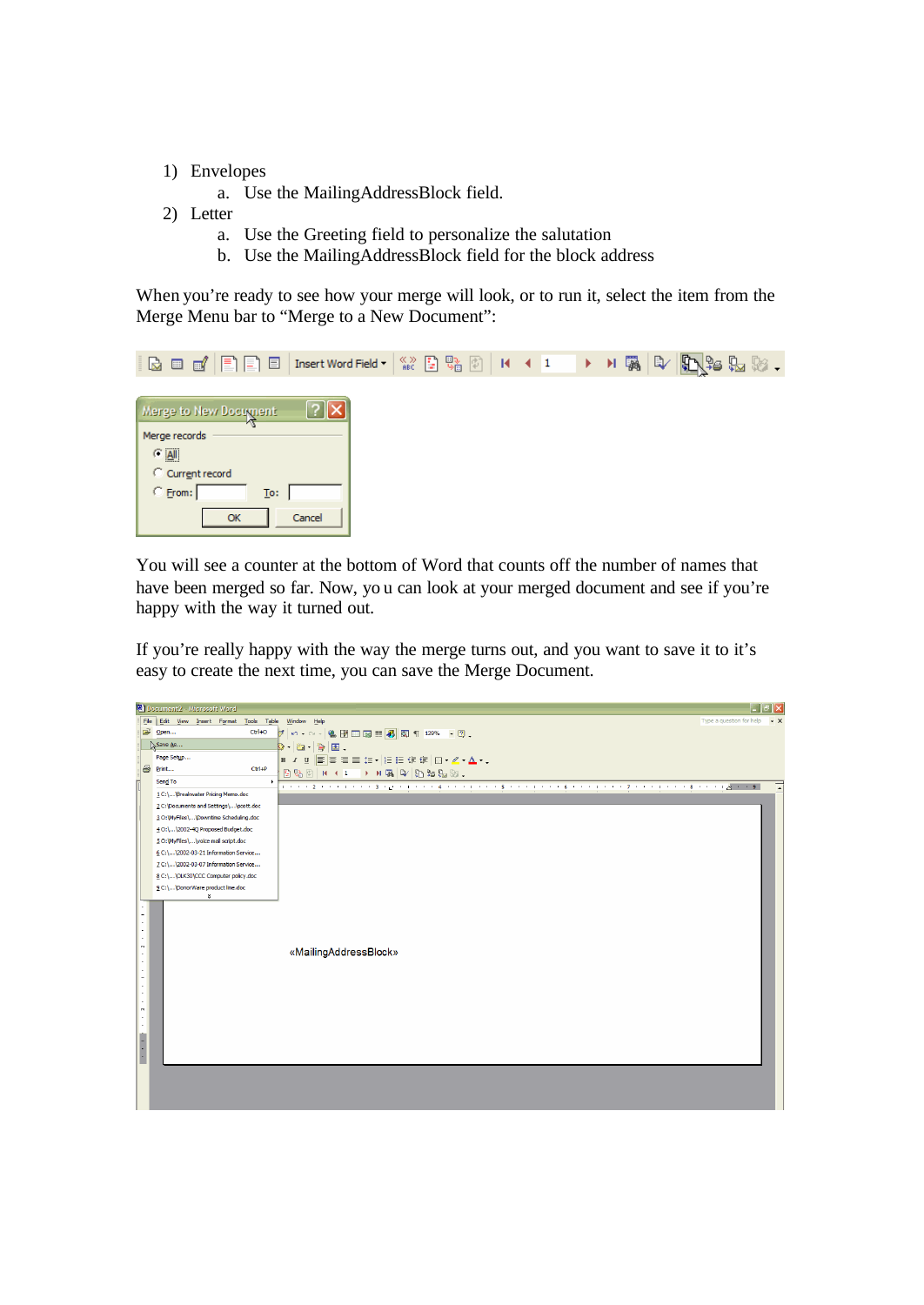Then, in TntMPD, you can add a new link to the Mail Merge with Word menu:



Christmas Envelopes O: WyFiles \Personal \christmas envelopes.doc

O:\MyFiles\Personal\2001-12 Prayer Letter.doc O:\MyFiles\Personal\Supporter Letter.doc

|<br>|Christmas Prayer

Supporter Letter

Merge  $C$ lose Press the Insert (or Ins) key on your keyboard, type in a description and the path to the

Merge document you saved in Word:

 $\overline{\mathbf{x}}$ 

 $\overline{\phantom{a}}$ 

盲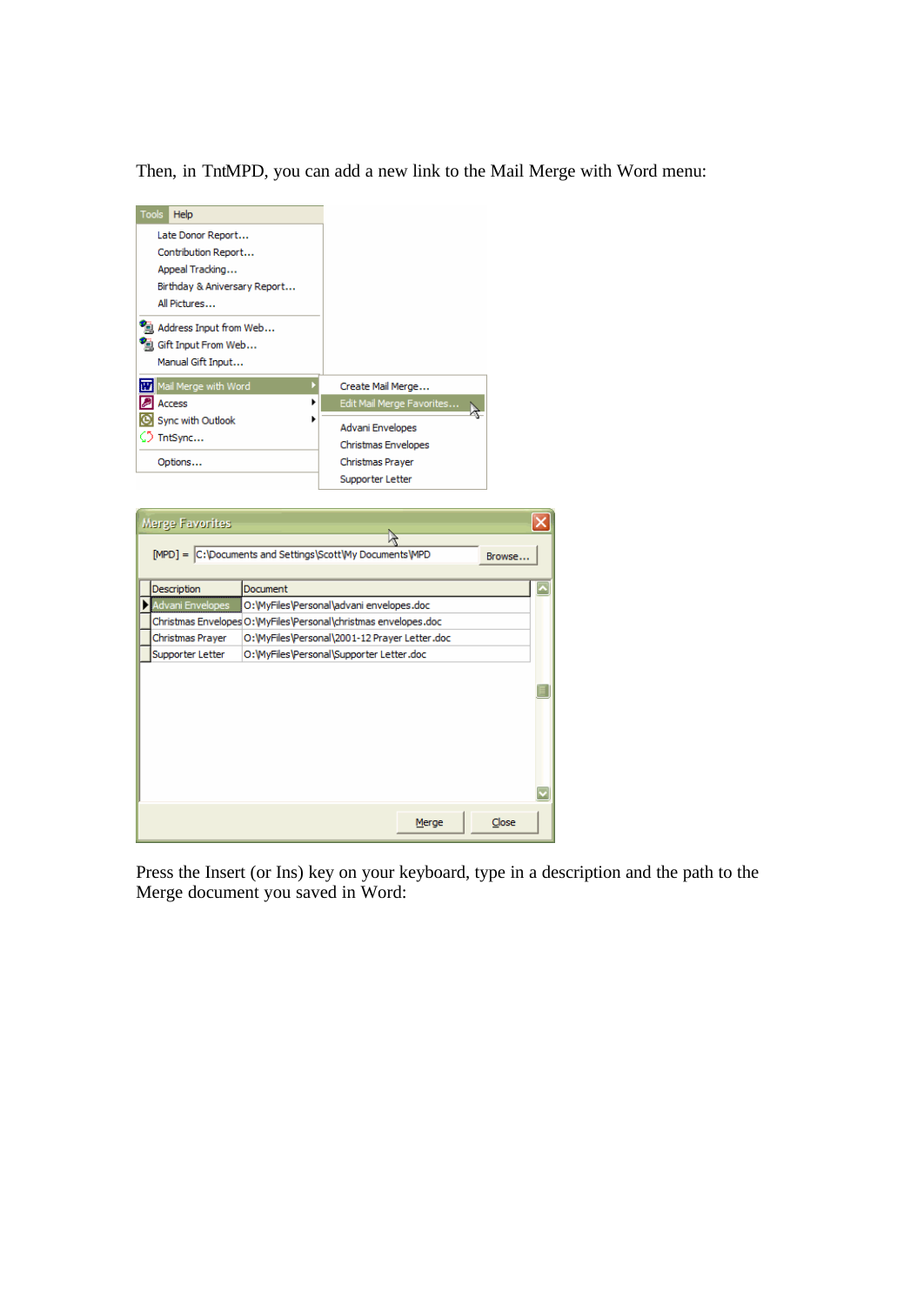| Merge Favorites  |                                                                    |  |
|------------------|--------------------------------------------------------------------|--|
|                  | [MPD] = C:\Documents and Settings\Scott\My Documents\MPD<br>Browse |  |
| Description      | Document                                                           |  |
| *Test            |                                                                    |  |
| Advani Envelopes | O: WyFiles \Personal\advani envelopes.doc                          |  |
|                  | Christmas Envelopes O: WyFiles \Personal\christmas envelopes.doc   |  |
| Christmas Prayer | O:\MyFiles\Personal\2001-12 Prayer Letter.doc                      |  |
| Supporter Letter | O:\MyFiles\Personal\Supporter Letter.doc                           |  |
|                  |                                                                    |  |
|                  |                                                                    |  |
|                  |                                                                    |  |
|                  |                                                                    |  |
|                  |                                                                    |  |
|                  |                                                                    |  |
|                  |                                                                    |  |
|                  |                                                                    |  |
|                  | Close<br>Merge                                                     |  |

You can use the button with the three dots to browse where you saved the file so you don't have to type the entire path.

Now, whenever you want to run off a quick mail merge, you first select your favourite lookup in TntMPD, then select a saved merge. Then, when Word launches, you click on the "Merge to New Document" button, and you're ready to print.

What used to take many hours to prepare can be done in minutes with TntMPD!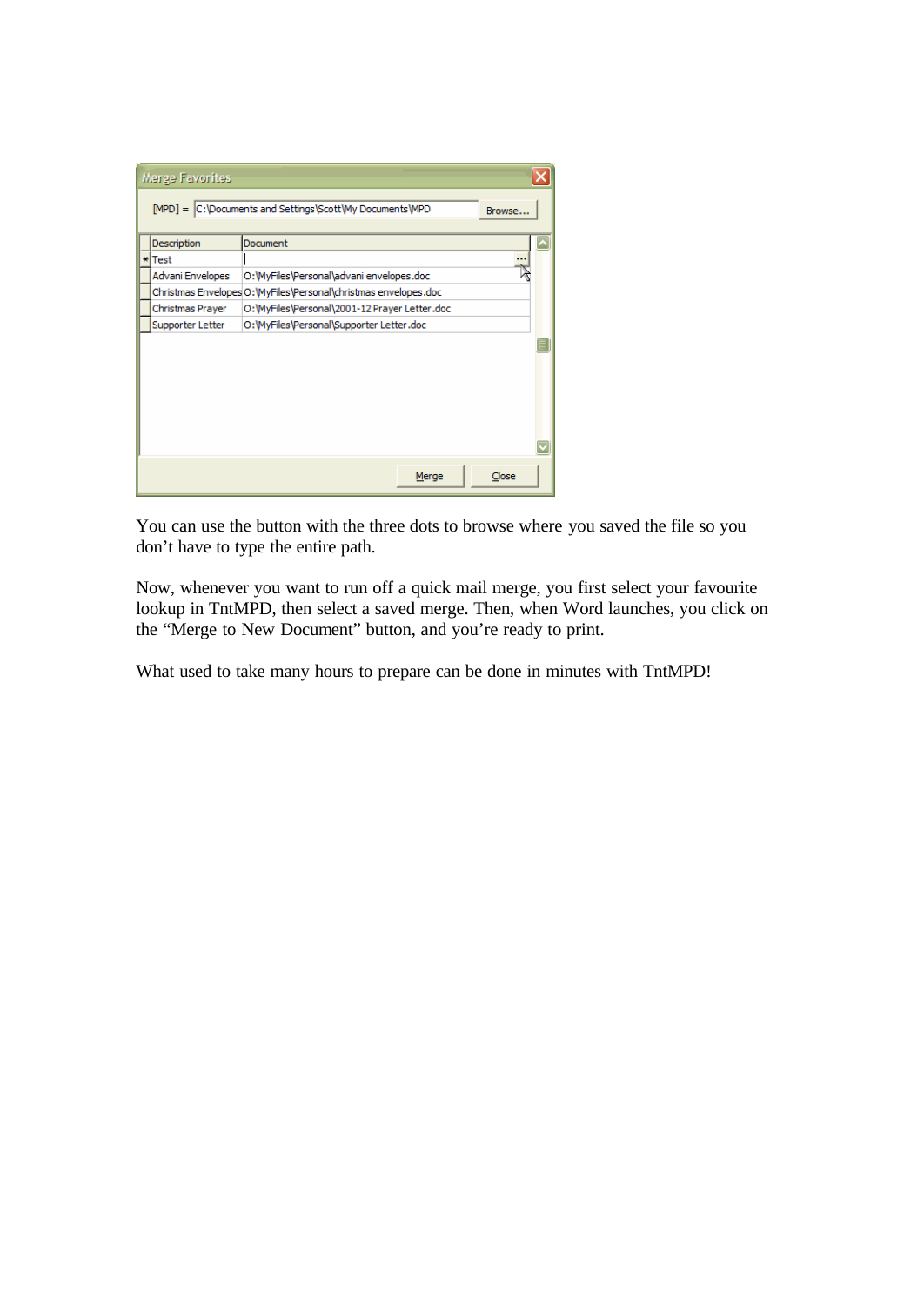### **UNDERSTANDING MPD**

TntMPD is more than simply a donor analysis tool. It's intended to help you in the process of building your support team, and helping you create a plan. Each contact will generally go through a similar process as you work to challenge them to join your support team.

Setting the phases

After you have entered names into TntMPD, you can begin to think about how you're going to plan out your Support-Team Building activity. When you click on the MPD tab, you are presented with a series of choices you can make about this particular contact.

| R Address ▲ MPD   图 Tasks   ◇ History   ■ Notes   ② Personal   @ Photos   User |                             |                |
|--------------------------------------------------------------------------------|-----------------------------|----------------|
| MPD Phase $n/a$                                                                | Region                      | Deceased       |
| Next Ask                                                                       | Referred by                 | Direct Deposit |
| Pledge<br>$<$ none $>$                                                         | Likely to Give   Unassigned | Magazine       |
| Send Newsletter                                                                |                             |                |

When you select the drop-down for MPD Phase, you have the following choices:



As you go through your list, you can select which contacts are people you want to ask in the future, and those for whom you are intending to call for an appointment.

Another interesting drop-down list is the "Likely to Give" field:



You can use this field to estimate how likely these contacts are to give. This lets you prioritize your STB activity.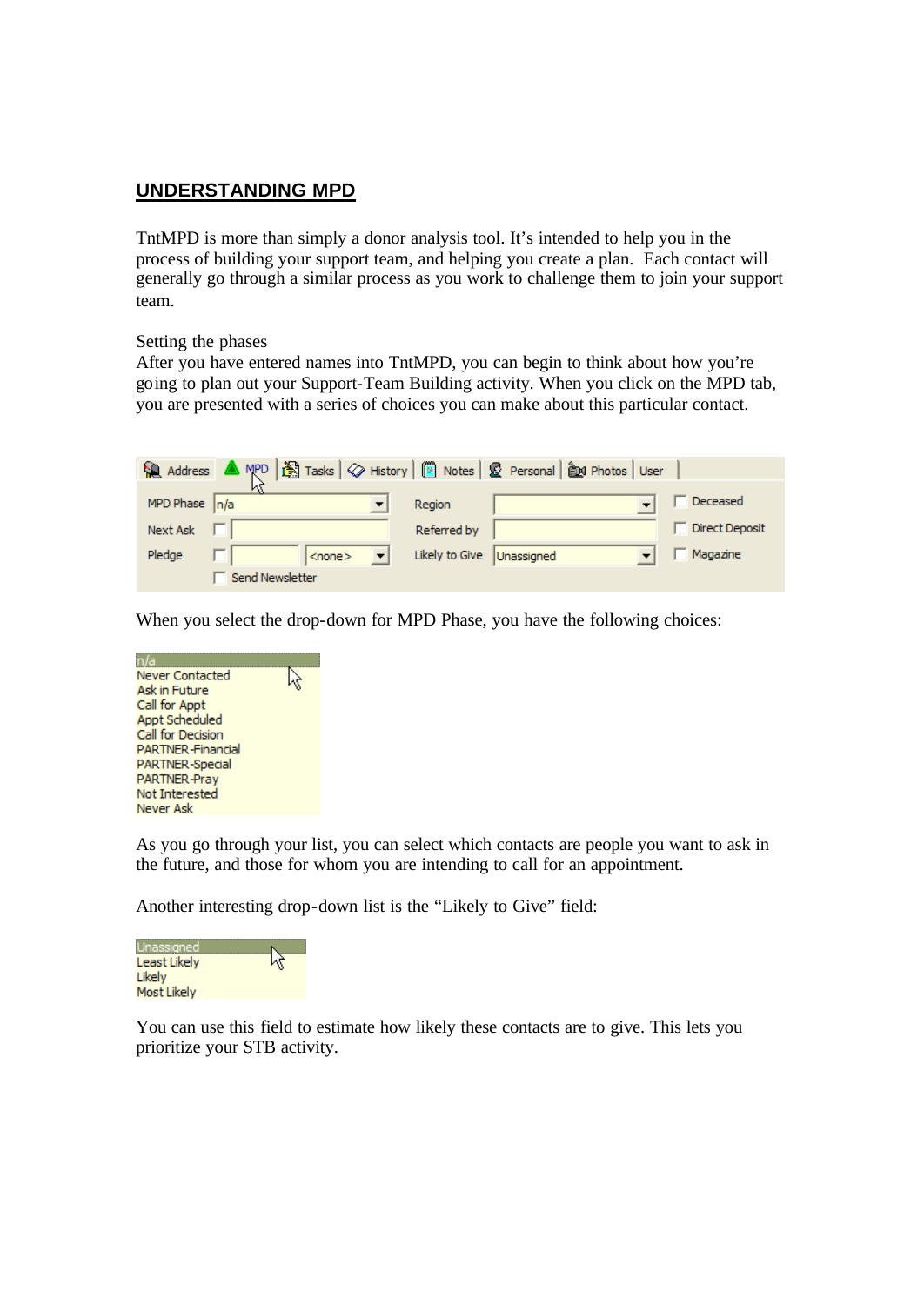The "Send Newsletter" field is useful for marking off who is going to receive your newsletter. Sometimes donors don't want to receive your newsletter, and often you will want to send your newsletter to non-donors so they can pray for you.

|                  | Address <b>A</b> MPD <b>S</b> Tasks $\bigotimes$ History <b>B</b> Not |              |           |
|------------------|-----------------------------------------------------------------------|--------------|-----------|
| MPD Phase $ n/a$ |                                                                       |              | Region    |
| <b>Next Ask</b>  |                                                                       |              | Referred  |
| Pledge           |                                                                       | $<$ none $>$ | Likely to |
|                  | <b>□ Send Newsletter</b>                                              |              |           |

The Region field is useful when you have donors in a given area. For instance, if you were planning a trip to Vancouver, you know that Langley, Vancouver, Burnaby, Coquitlam and a bunch of other cities are close together. So, if you enter a region name of "Vancouver" in all those contacts' records, then you can easily select those contacts at once and schedule phone calls or send them letters.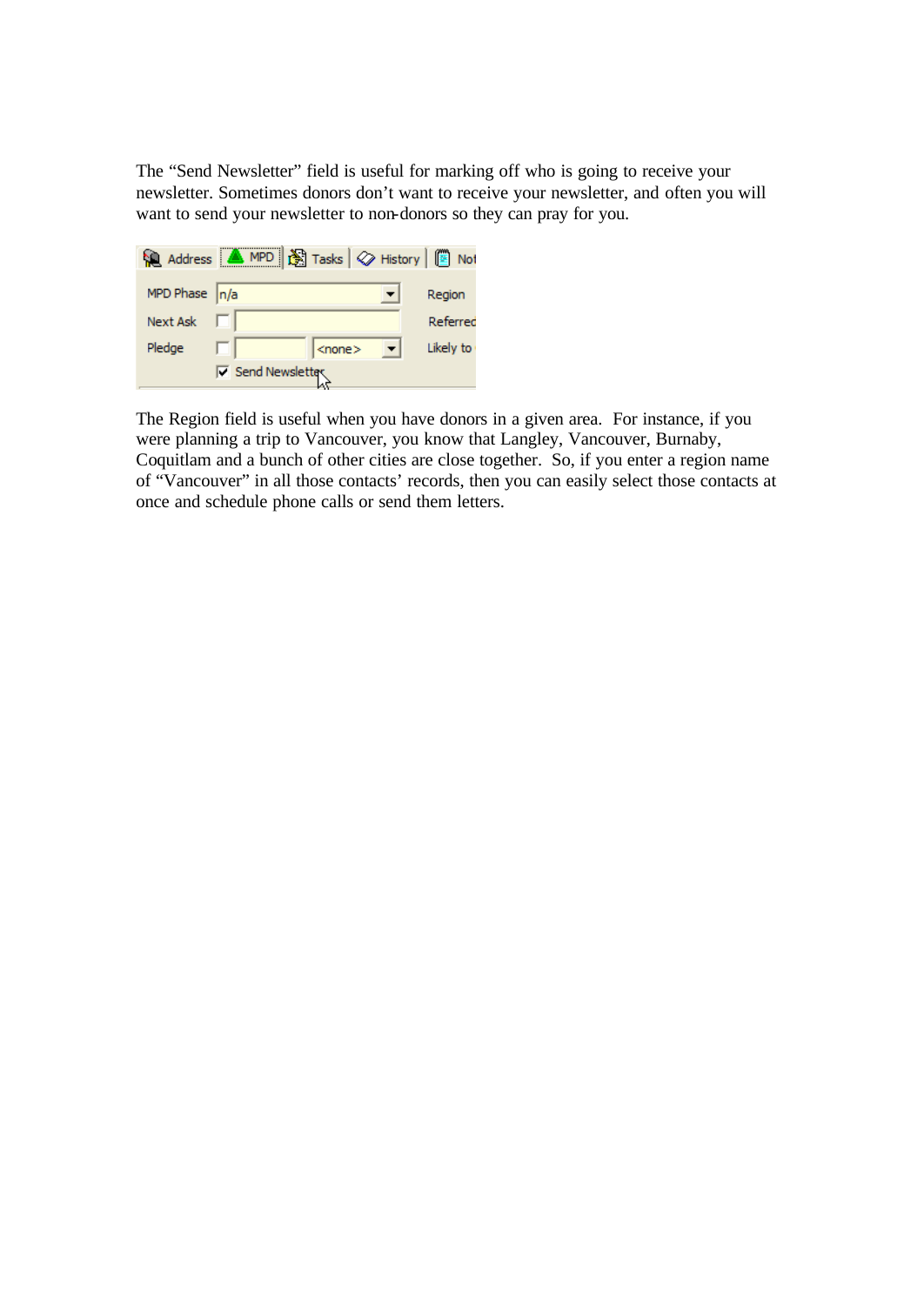### **DONATIONS**

You can use TntMPD to plan which tasks need to be carried out with which members of your ministry partners. The Tasks tab is where you will handle this.



From here you can schedule all sorts of things:



You can schedule appointments or activities with each of your ministry partners.

| <b>Schedule Task</b> |                             |                      |                      |                        |    |      |                           |                |                | $\overline{\mathsf{x}}$ |
|----------------------|-----------------------------|----------------------|----------------------|------------------------|----|------|---------------------------|----------------|----------------|-------------------------|
| <b>Type</b>          | Appointment<br>$\mathbf{v}$ | For <b>Rundleway</b> |                      |                        |    |      |                           |                |                |                         |
| Description          |                             |                      |                      |                        |    |      |                           |                |                | Select                  |
| When<br>Details      |                             |                      |                      |                        |    |      |                           |                |                |                         |
|                      | May 8, 2002                 |                      |                      | $\left  \cdot \right $ |    |      | May, 2002                 |                |                | $\blacktriangleright$   |
| 8 AM                 |                             |                      | ∸∣                   | Sun                    |    |      | Mon Tue Wed               | Thu            | Fri            | Sat                     |
| <b>SAM</b>           |                             |                      |                      |                        |    |      | $\mathbf{1}$              | $\overline{a}$ | 3              | 4                       |
| <b>10 AM</b>         |                             |                      |                      | 5                      | 6  | 7    | ਨਾ                        | 9              | 10             | 11                      |
| <b>11 AM</b>         |                             |                      |                      | 12                     | 13 | 14   | 15                        | 16             | 17             | 18                      |
| <b>12 PM</b>         |                             |                      |                      | 19                     | 20 | 21   | 22                        | 23             | 24             | 25                      |
| 1 PM                 |                             |                      |                      | 26                     | 27 | 28   | 29                        | 30             | 31             |                         |
| 2PM                  |                             |                      |                      |                        |    |      |                           |                |                |                         |
| 3 PM                 |                             |                      |                      |                        |    |      | <b>OToday: 05/08/2002</b> |                |                |                         |
| 4 PM                 |                             |                      |                      | Date                   |    |      | 05/08/2002                |                | $\Box$ All Day |                         |
| 5 PM                 |                             |                      |                      | <b>Time</b>            |    |      |                           |                |                |                         |
| 6 PM                 |                             |                      |                      |                        |    |      |                           |                | Any Time       |                         |
| 7 PM                 |                             |                      |                      | Length                 |    | 30   |                           |                | minutes        |                         |
| 8 PM                 |                             |                      |                      |                        |    |      |                           |                |                |                         |
| <b>9 PM</b>          |                             |                      | ▾╎                   | How often              |    | once |                           |                |                |                         |
| Appeal <none></none> |                             |                      | $\blacktriangledown$ | Edit                   |    |      |                           |                |                | $\vee$                  |
|                      | Setup Appeals               | Cancel               |                      |                        |    | ОК   |                           |                |                |                         |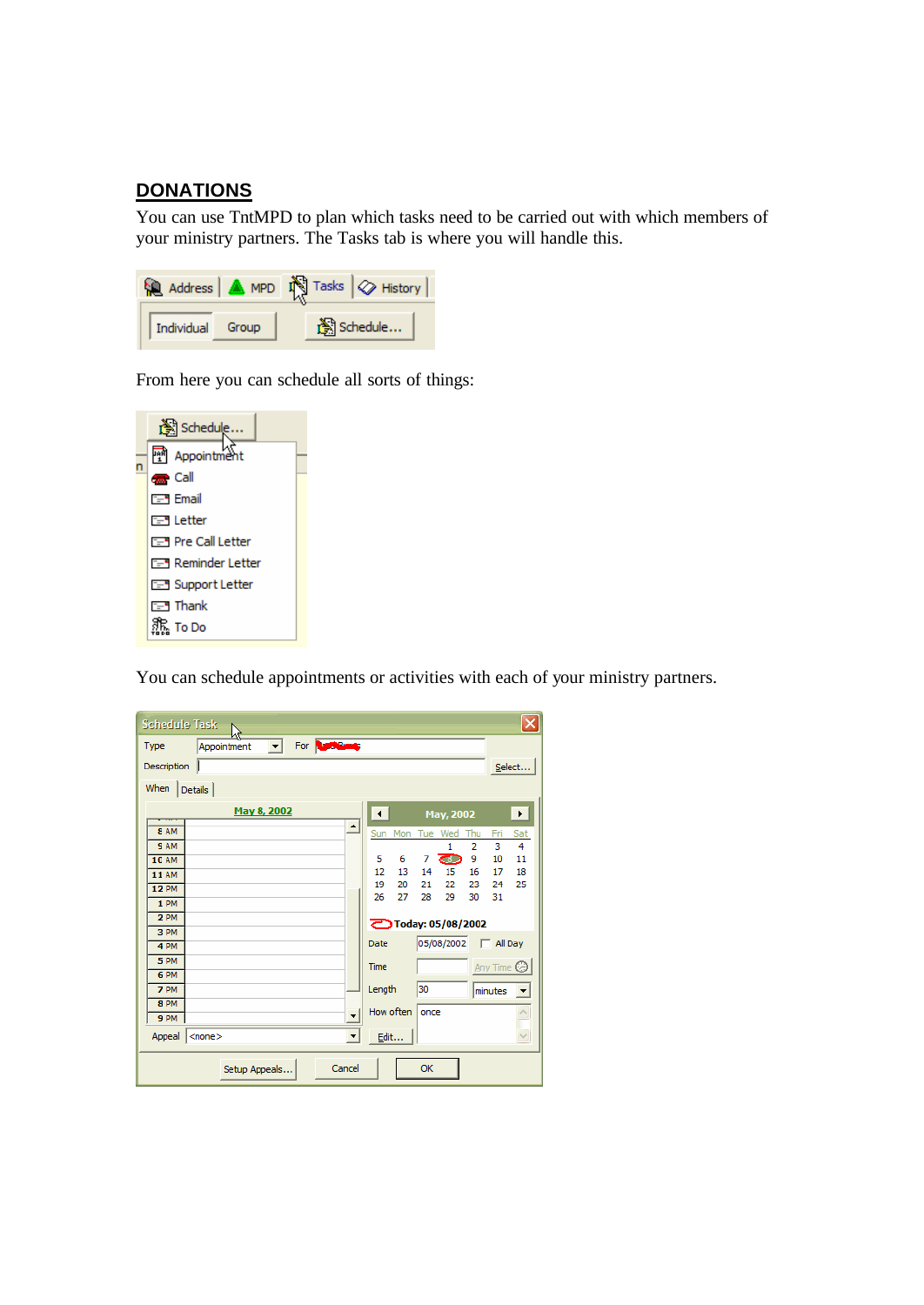Then, you can export the these to Outlook, and even synchronize them with a PDA.

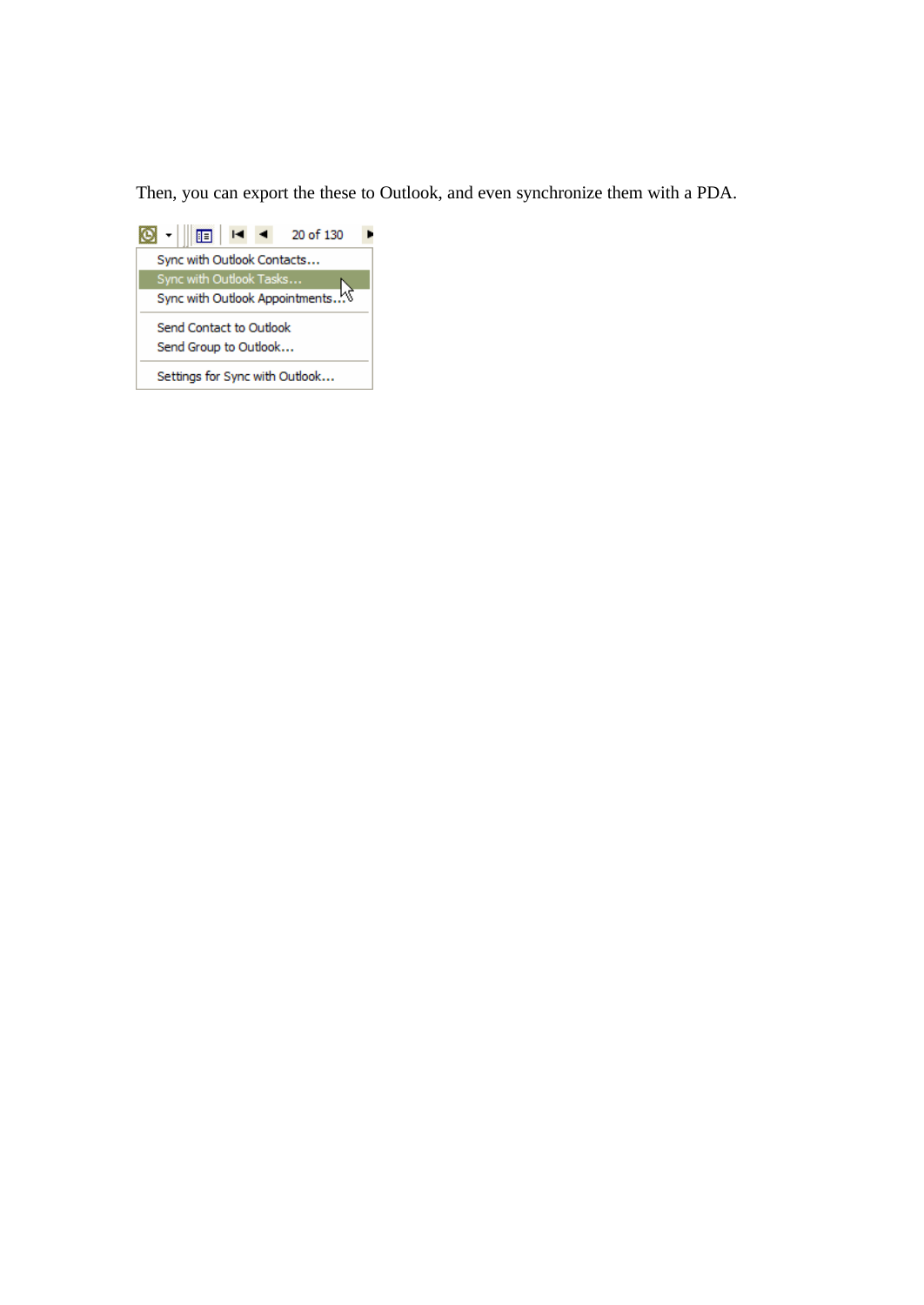## **TASKS**

You can use TntMPD to plan which tasks need to be carried out with which members of your ministry partners. The Tasks tab is where you will handle this.



From here you can schedule all sorts of things:

| Schedule                  |  |
|---------------------------|--|
| 凾<br>Appointmen           |  |
| dan Call                  |  |
| <b>F-M Email</b>          |  |
| िन् Letter                |  |
| िम Pre Call Letter        |  |
| िन्न Reminder Letter      |  |
| <b>E-9</b> Support Letter |  |
| । सम्बाहित समित           |  |
| To Do                     |  |

You can schedule appointments or activities with each of your ministry partners.

| <b>Schedule Task:</b> |                   |               |             |                     |        |                      |                        |     |      |                           |                |                  |              |
|-----------------------|-------------------|---------------|-------------|---------------------|--------|----------------------|------------------------|-----|------|---------------------------|----------------|------------------|--------------|
| Type                  |                   | Appointment   | $\vert$     | For <b>Continue</b> |        |                      |                        |     |      |                           |                |                  |              |
| Description           |                   |               |             |                     |        |                      |                        |     |      |                           |                |                  | Select       |
| When                  | Details           |               |             |                     |        |                      |                        |     |      |                           |                |                  |              |
|                       |                   |               | May 8, 2002 |                     |        |                      | $\left  \cdot \right $ |     |      | May, 2002                 |                |                  | $\mathbf{E}$ |
| 8 AM                  |                   |               |             |                     |        | ∸∣                   | Sun                    | Mon |      | Tue Wed Thu               |                | Fri              | Sat          |
| <b>SAM</b>            |                   |               |             |                     |        |                      |                        |     |      | $\mathbf{1}$              | $\overline{2}$ | 3                | 4            |
| <b>10 AM</b>          |                   |               |             |                     |        |                      | 5                      | 6   | 7    | దా                        | 9              | 10               | 11           |
| <b>11 AM</b>          |                   |               |             |                     |        |                      | 12                     | 13  | 14   | 15                        | 16             | 17               | 18           |
| <b>12 PM</b>          |                   |               |             |                     |        |                      | 19                     | 20  | 21   | 22                        | 23             | 24               | 25           |
| 1 PM                  |                   |               |             |                     |        |                      | 26                     | 27  | 28   | 29                        | 30             | 31               |              |
| <b>2 PM</b>           |                   |               |             |                     |        |                      |                        |     |      |                           |                |                  |              |
| 3 PM                  |                   |               |             |                     |        |                      |                        |     |      | <b>乙Today: 05/08/2002</b> |                |                  |              |
| 4 PM                  |                   |               |             |                     |        |                      | Date                   |     |      | 05/08/2002                |                | $\Box$ All Day   |              |
| 5 PM                  |                   |               |             |                     |        |                      | Time                   |     |      |                           |                |                  |              |
| 6 PM                  |                   |               |             |                     |        |                      |                        |     |      |                           |                | Any Time $\odot$ |              |
| 7 PM                  |                   |               |             |                     |        |                      | Length                 |     | 30   |                           |                | minutes          |              |
| 8 PM                  |                   |               |             |                     |        |                      |                        |     |      |                           |                |                  |              |
| 9 PM                  |                   |               |             |                     |        | $\blacktriangledown$ | How often              |     | once |                           |                |                  |              |
| Appeal                | $ $ <none></none> |               |             |                     |        | $\blacktriangledown$ | Edit                   |     |      |                           |                |                  | Ÿ,           |
|                       |                   | Setup Appeals |             |                     | Cancel |                      |                        |     | OK   |                           |                |                  |              |